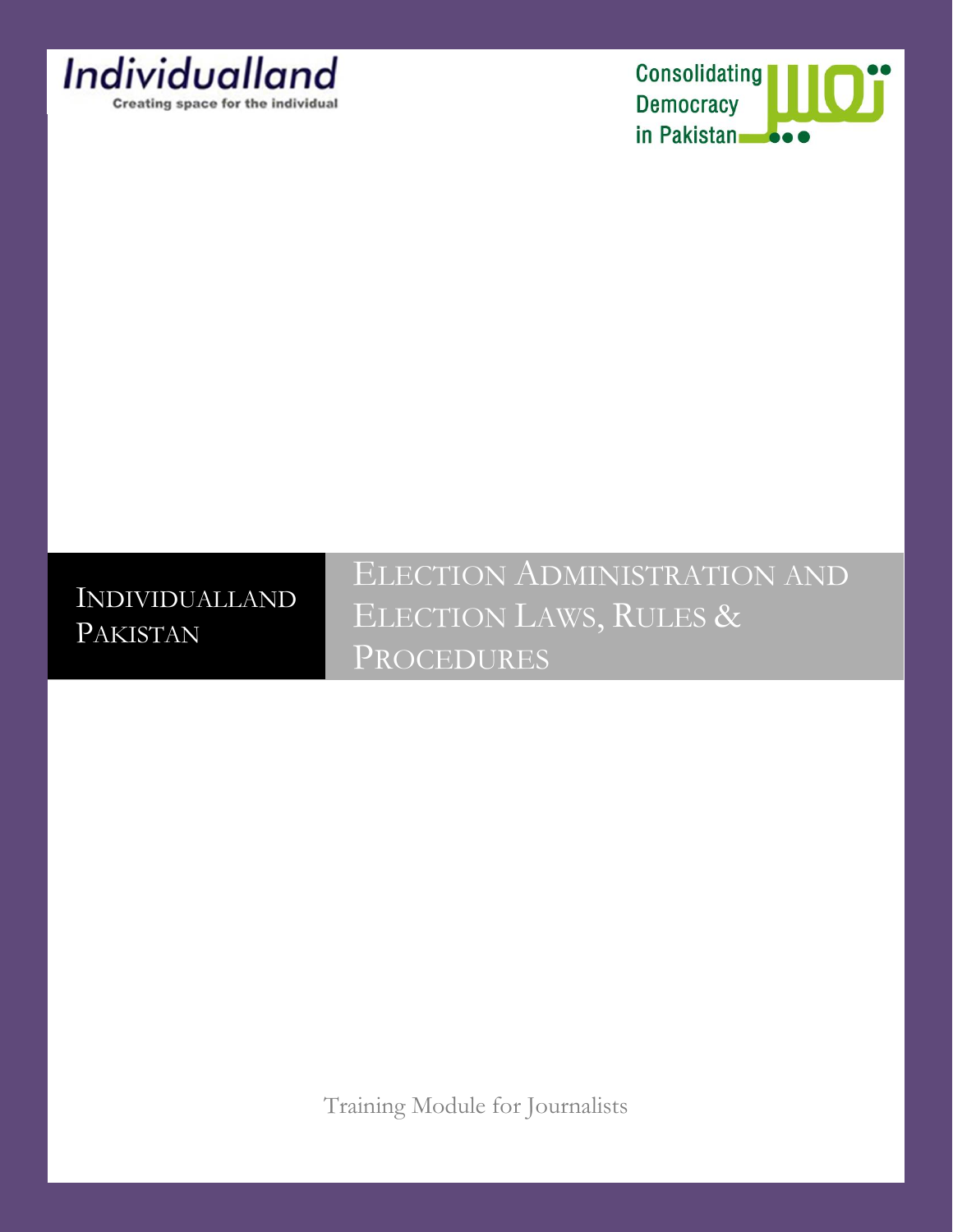# **Contents**

| 1.                                                                                         |  |  |  |  |  |
|--------------------------------------------------------------------------------------------|--|--|--|--|--|
| 1.1.                                                                                       |  |  |  |  |  |
| 2.                                                                                         |  |  |  |  |  |
| 1.                                                                                         |  |  |  |  |  |
| 1.                                                                                         |  |  |  |  |  |
| Role of Media to Sensitise Citizens regarding Election Laws, Rules and Procedures 14<br>2. |  |  |  |  |  |
| 2.1.                                                                                       |  |  |  |  |  |
| 2.2.                                                                                       |  |  |  |  |  |
|                                                                                            |  |  |  |  |  |
|                                                                                            |  |  |  |  |  |
|                                                                                            |  |  |  |  |  |
| Session 2: What's new in Election Act 2017; what should the Media highlight?20             |  |  |  |  |  |
|                                                                                            |  |  |  |  |  |
| Session 4: Ensuring Free, Fair and Transparent Elections via Key Stakeholders22            |  |  |  |  |  |
|                                                                                            |  |  |  |  |  |
|                                                                                            |  |  |  |  |  |
|                                                                                            |  |  |  |  |  |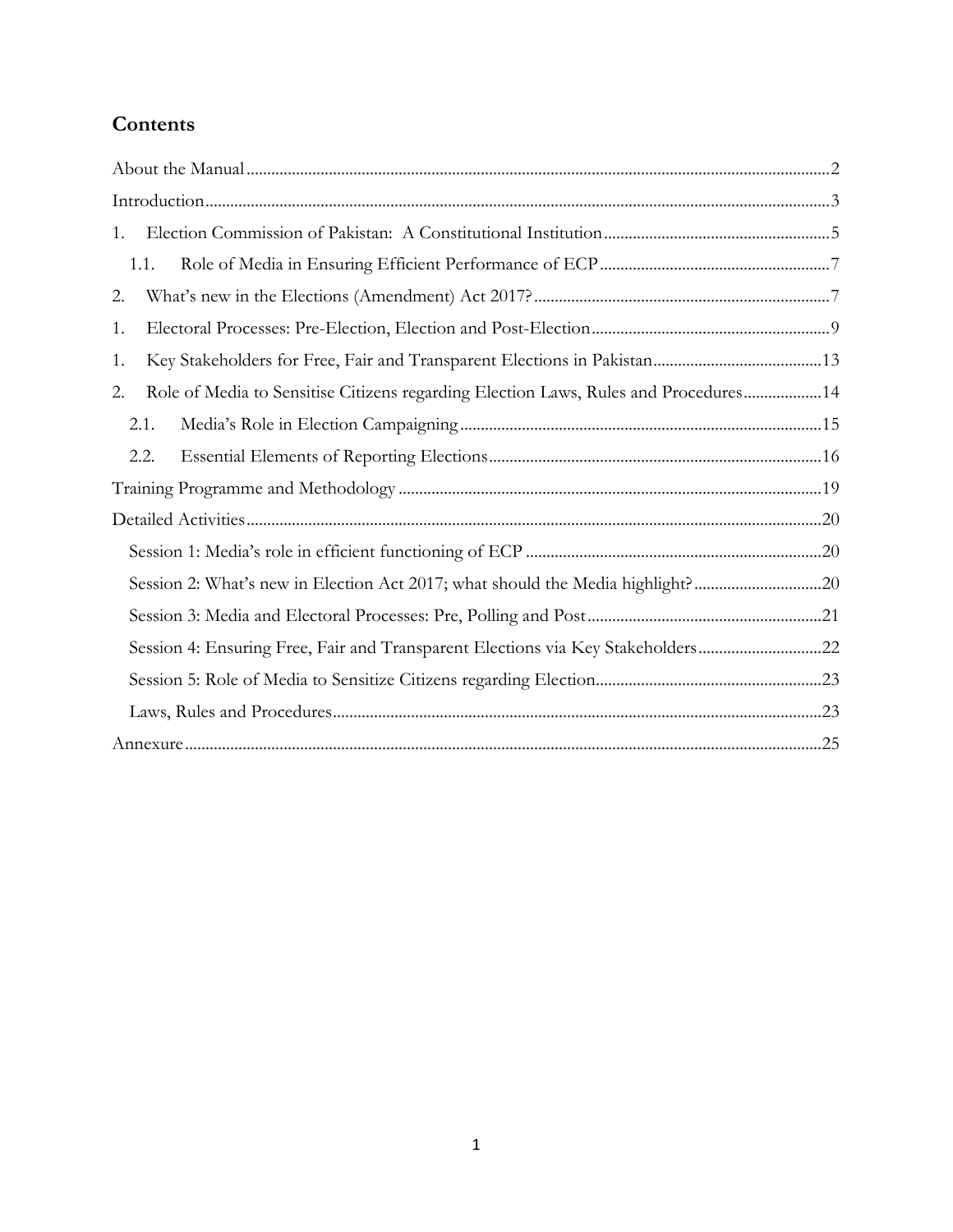### <span id="page-2-0"></span>**About the Manual**

### **Who can use the Manual?**

The manual aims to sensitize and build the capacity of journalists on electoral laws and mechanisms that support elections in Pakistan. It can be used by media organizations including media houses, press clubs, academia and media unions to:

- $\checkmark$  Improve understanding on election laws, rules and procedures prevailing in Pakistan; and
- $\checkmark$  Produce stories on electoral process with an inclusive lens.

The manual can be used to revise the curricula used in colleges and universities by departments of mass communication and journalism.

### **How can this Manual be used?**

The manual contains simple information in regard to pre-election, during election and post-election phases in Pakistan. With next general elections scheduled for July 25, 2018 this can be a useful source of information for journalists.

### **Objectives of the Manual**

This manual aims to:

- $\checkmark$  Increase the capacity and understanding of selected journalists on some important parts of Elections Act, 2017
- $\checkmark$  Enhance journalists' understanding of the electoral processes (pre-poll, polling day and postpoll), and role of the Election Commission;
- $\checkmark$  Assist in the identification of key stakeholders that play a pivotal role in ensuring free, fair and transparent elections.

### **Outcome of the Manual**

 $\checkmark$  Understanding of the users (journalists) on parts of the new Elections Act, 2017, electoral processes and procedures and roles and responsibilities of relevant institutions has improved significantly.

#### **Framework of the Manual**

The manual has been divided into three sections:

<span id="page-2-1"></span>**Section 1:** Theoretical basis: **Section 2:** Training programme; **Section 3:** Detailed activities.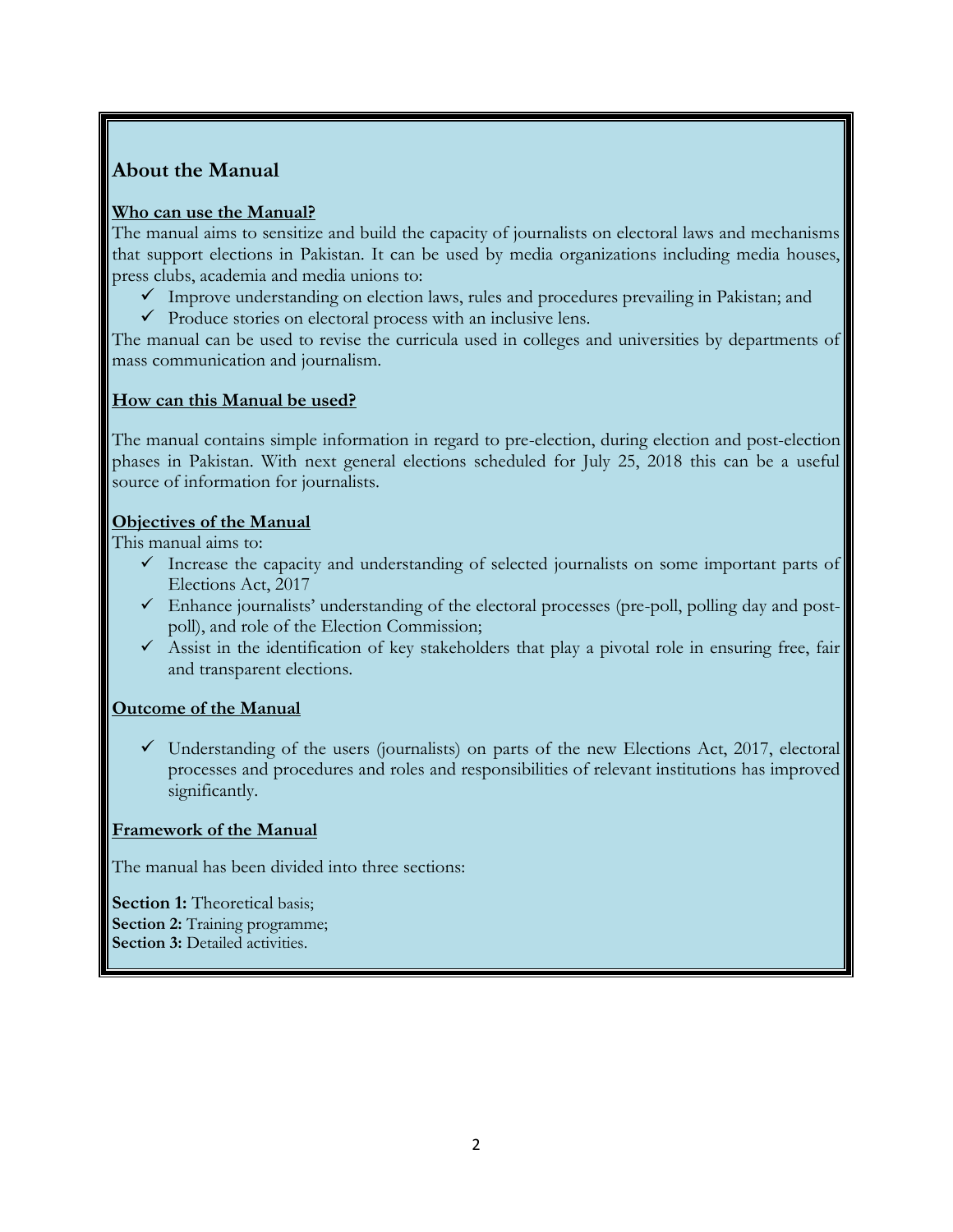### **Introduction**

Election is a process by which democracy survives, grows, takes roots, and flourishes throughout a country; its people and institutions. Representative democracy needs elections. The system of election depends on the collective thought process of the legislature depicting itself through laws. The laws and rules governing the electoral process decide how people will be translated into a representative government. How elections are conducted determines acceptance of the outcome.

What and how media reports allow people to form opinion – not just about the election but about everything that happens before and after. The role of civil society makes a big difference in supporting the state by raising voices

*A VOTE is like a rifle: its usefulness depends on the character of its user*

to protect the fundamental rights of the citizens. This is all connected. Taking a piece out will have hugely negative impact on the state as whole.

Democracy in Pakistan has faced numerous challenges but the past decade has seen unprecedented democratic developments. The transfer of power from one democratically elected government to another in 2013 and completion of five-year term of the government formed as a result of the 2013 general election has undoubtedly strengthened the democracy and with it enhanced Pakistan's standing among the comity of nations. While this success is rightly celebrated, there is a need to understand that continuity of the electoral-democratic process is the key to further deepening of democratic values in the country. It is a huge challenge that must be overcome through educating masses and reforming political processes including election system and the law that governs it.

The conduct of free and fair elections is necessary in line with the constitutional provisions and the relevant laws. Consolidation of democracy requires efforts from all stakeholders: political parties, civil society, the media, the judiciary and other state institutions, and most importantly, the people of Pakistan. Making choices and taking decisions is good but making informed choices and taking informed decisions is better. Thus informed decisions and informed choices require the right kind of information: accurate and free from personal prejudices. One should not expect miracles to happen when ignorance prevails!

- What to report?
- How to report?
- When to report?
- How to articulate information

People look towards media for information – including social media. This dependency puts a massive responsibility on the media persons to report in a neutral manner on any issue including elections and whatever happens around them. To be able to report correctly, one needs to know at least fundamentals of the issue being covered.

These questions set a process in motion where media

persons must regularly weigh their actions and see how information dissemination or breaking news is strengthening the society and helping the institutions to manage the state affairs.

The last decade of democracy can also be termed as the decade of media. There has been phenomenal expansion of media's role in opinion making. The next general elections, scheduled to take place on 25<sup>th</sup> July 2018, will be most watched democratic event in the history of Pakistan. With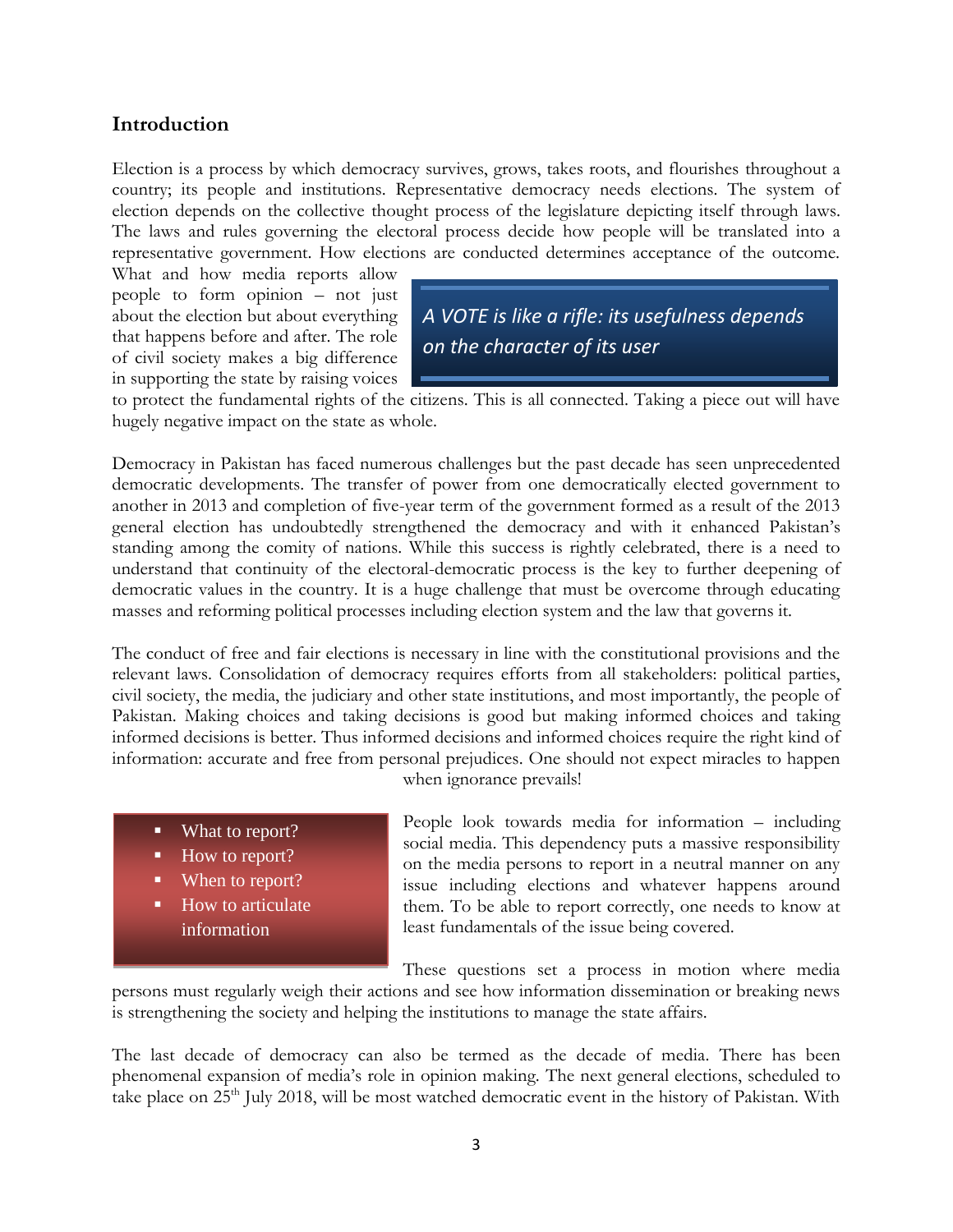changes in the political landscape of the country, an intense competition is expected between political forces. And it is natural. In such intensity how media will report election related news and maintain its balance when balance might become a challenge. Media will certainly need to play a significant role in informing citizens regarding the conduct of elections, existing laws, rules and procedures. It is equally important that journalists understand elections and relevant laws and procedures themselves to be able to inform citizens.

Looking back, the Election Commission of Pakistan (ECP) had issued five different codes of conduct for all the relevant stakeholders including political parties and their candidates, observers, media, polling personnel and the security personnel before 2013 General Elections.<sup>1</sup> The ECP for the first time held long sessions of deliberations and consultation with all major print and electronic media organizations and bodies, and formulated 15 guidelines for Media for 2013 General Elections addressing various aspects of reporting during elections.<sup>2</sup>

However, the Pakistan Electronic Media Regulatory Authority (PEMRA) and/or the Election Commission of Pakistan (ECP) did not monitor the media, resulting in gross violations before, during and after the elections. According to the European Union Election Observation Mission (EUEOM) Pakistan, news channels devoted very little (1-2%) of the airtime for voter education. On the other hand, TV channels dedicated a lot of time to paid content including campaign advertisements; the time dedicated to news and the paid content was almost the same. According to the EUEOM, the channels that were monitored showed that 16 hours of live airtime was dedicated to PML-N; nine hours to MQM; five hours to PTI and four hours to PPPP. This shows that "money is playing an important part" commented one of the election observers who was part of the EU EOM team. The coverage by newspapers was fairly balanced. The observer mission recommended that there should be a "realistic enforcement mechanism" for monitoring the media by an independent body.<sup>3</sup> A number of national and international civil society organizations (CSOs) made a serious effort to educate and build the capacity of media personnel on election coverage, yet a lot of shortcomings were observed, also reported by the EU EOM.<sup>4</sup>

With next general election just around the corner it is essential that the capacity of the selected journalists is built on the relevant parts of the election law, rules, and procedures as well as dos and don'ts of the election coverage during all phases: pre-poll, poll-day, and post-poll. This will contribute towards the conduct of free, fair and transparent elections which the ECP is required to deliver under Article 218(3) of the Constitution. Media also has the responsibility of encouraging and educating citizens to avail their right to vote and perform their duty to elect their government. More importantly, it is essential for the journalists to have a comprehensive understanding of the key electoral matters as provided in the election law, rules and procedures.

 $\overline{a}$ 

<sup>&</sup>lt;sup>1</sup> Report on the General Elections 2013: Election Commission of Pakistan (ECP). VOL  $-1$ , P. 16, Accessed online from: <https://ecp.gov.pk/Documents/General%20Elections%202013%20report/Election%20Report%202013%20Volume-I.pdf> Date of Access: April 04, 2018.

<sup>&</sup>lt;sup>2</sup> The agreed draft on guidelines for elections 2013: Election Commission of Pakistan. Accessed online from: [https://ecp.gov.pk/Documents/Downloads/General%20Election%202013/Misc/Code%20of%20Conduct%20for%20media%2004](https://ecp.gov.pk/Documents/Downloads/General%20Election%202013/Misc/Code%20of%20Conduct%20for%20media%2004-03-2013.pdf) [-03-2013.pdf](https://ecp.gov.pk/Documents/Downloads/General%20Election%202013/Misc/Code%20of%20Conduct%20for%20media%2004-03-2013.pdf) Date of Access: April 18, 2018.

<sup>&</sup>lt;sup>3</sup> The Express Tribune, "Media coverage favoured top political parties, say election observers", October 10, 2013. Accessed online from:<https://tribune.com.pk/story/615763/media-coverage-favoured-top-political-parties-say-election-observers/> Date of Access: April 19, 2018.

<sup>4</sup> Toolkit for reporting on Pakistan's 2013 elections, Democracy Reporting International (DRI), Accessed online from: [http://www.af.org.pk/Elecion%20Monitor/VOTERS/toolKit/DRI-](http://www.af.org.pk/Elecion%20Monitor/VOTERS/toolKit/DRI-PK%20Toolkit%20for%20Reporting%20on%20PK2013%20Elections%20EN.pdf)

[PK%20Toolkit%20for%20Reporting%20on%20PK2013%20Elections%20EN.pdf](http://www.af.org.pk/Elecion%20Monitor/VOTERS/toolKit/DRI-PK%20Toolkit%20for%20Reporting%20on%20PK2013%20Elections%20EN.pdf) Date of access: April 19, 2018.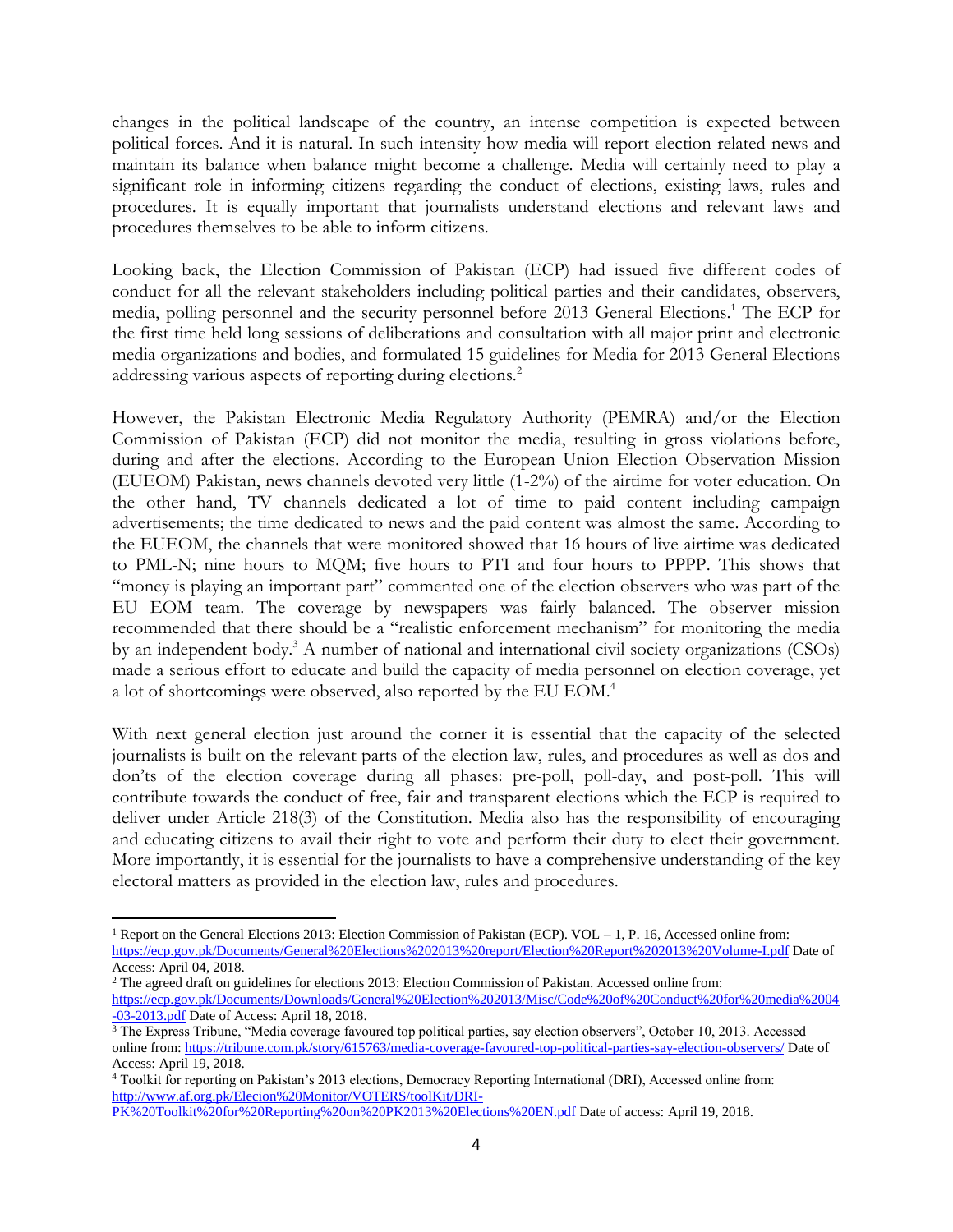Therefore, this manual has been designed to build the capacity of media persons in Pakistan on the following:

- 1. Election Commission as a constitutional institution
- 2. What's new in Elections Act 2017and Election Rules 2017
- 3. Electoral processes: pre-poll, poll-day and post-poll
- 4. Key stakeholders to ensure fair and transparent elections in Pakistan
- 5. Media's role to sensitize citizens regarding the laws, rules and procedures of elections

### <span id="page-5-0"></span>**1. Election Commission of Pakistan: A Constitutional Institution**

The Election Commission of Pakistan (ECP) is a constitutional body (empowered under Articles 213-221 of the Constitution) to hold and conduct elections in the country.<sup>5</sup> Under the 1973 Constitution of Pakistan, the ECP has been assigned the duties as follows<sup>6</sup>:

- **Preparing electoral rolls for election to the National Assembly, Provincial Assemblies and** local governments, and revising such rolls periodically to keep them up-to date;
- Organizing and conducting election to the Senate or to fill casual vacancies in a House or a Provincial Assembly;
- **Appointing Election Tribunals;**
- Holding of general elections to the National Assembly, Provincial Assemblies and the local governments; and
- Such other functions as may be specified by an Act of Majlis-e-Shoora (Parliament)

The Commission is composed of a Chief Election Commissioner - a retired judge of the Supreme Court or BPS-22 civil servant or a technocrat - and four members, one from each province – a retired judge of High Court or senior civil servant or a technocrat. The CEC and the four members are appointed by the President on the basis of recommendations made by a 12-member parliamentary committee.<sup>7</sup>

 $\overline{\phantom{a}}$ 

<sup>5</sup> Part VIII, Chapter 2, Article 218, "The Constitution of Islamic Republic of Pakistan", National Assembly of Pakistan, Modified up to 2012, Retrieved from: [http://na.gov.pk/uploads/documents/1333523681\\_951.pdf](http://na.gov.pk/uploads/documents/1333523681_951.pdf) Date of Access: April 9, 2018

<sup>6</sup> Article 219, "The Constitution of Islamic Republic of Pakistan".

 $7$  Shahid Hamid. Briefing Paper: The Elections Act, 2017: Powers and responsibilities of the Election Commission of Pakistan. Tabeer: Pakistan Institute of Legislative Development and Transparency (PILDAT). February, 2018. P.9. ISBN: 978-969-558- 707-2.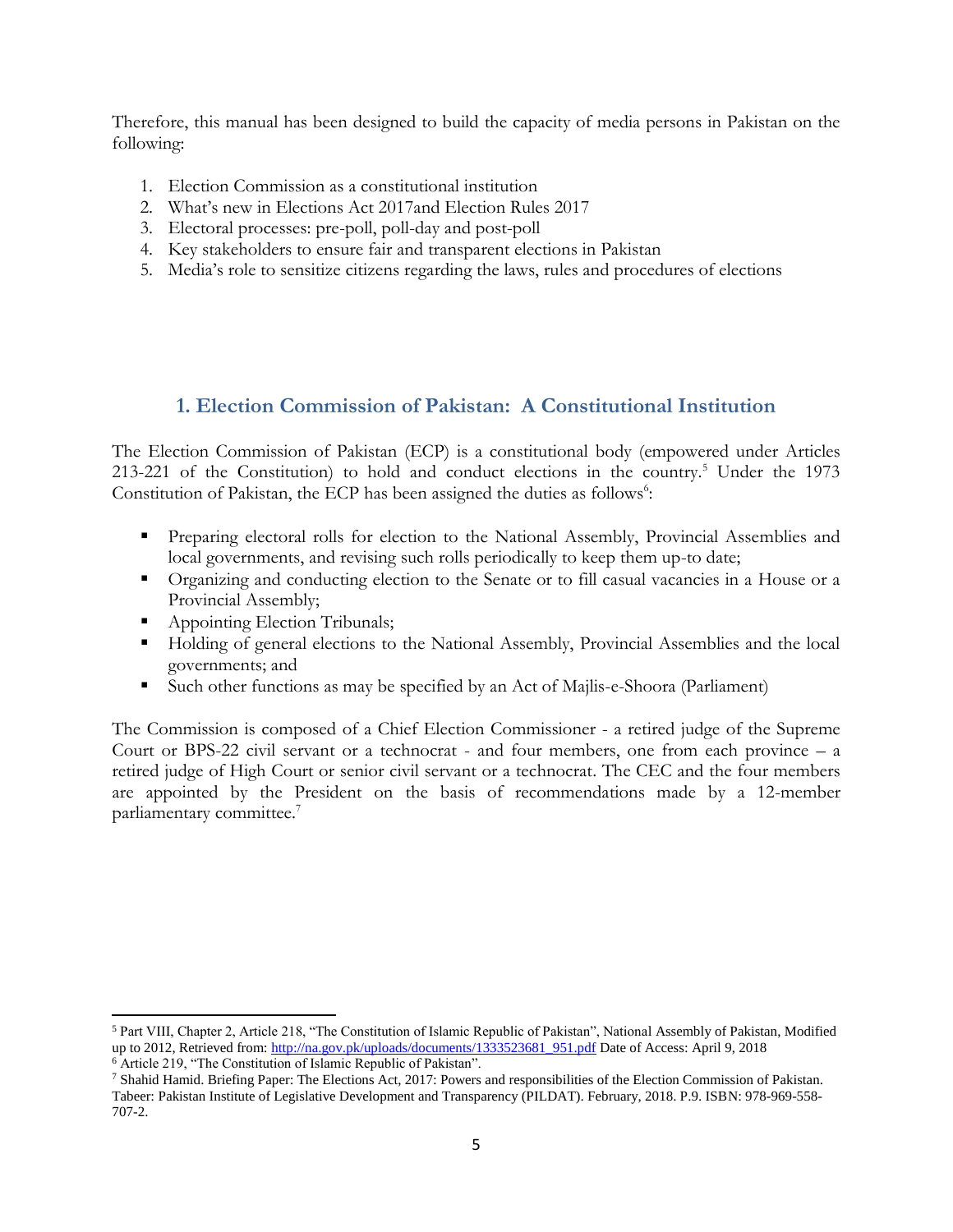

Chief Election Commissioner and Members of the Election Commission are appointed for a fiveyear term, and are given the responsibility under Art 218 of the Constitution to hold free, fair and transparent elections and to guard against corrupt practices.

### Chief Election Commissioner and the Commission<sup>8</sup> Election Commission takes decision on the basis of majority principle Chief Election Commissioner has one vote like any other Member of the Commission Chief Election Commission can form a bench comprising at least three Members Decision of a bench will be considered a decision of the Commission Chief Election Commissioner has administrative powers to appoint, promote and demote an official of the Commission Chief Election Commissioner, after passage of Elections Act 2017, does not require approval of the Ministry of Finance to create a position within the ECP Commission has the powers to penalize a person for contempt, same as a High Court Law freezes all postings and transfers with issuance of election schedule by the Commission Caretaker government cannot transfer an officer without Commission's approval Commission can hear complaints and take suo-moto notice of any violation of election law Commission has the authority under Art 220 of the Constitution to seek assistance from all authorities in the federation ECP appoints election staff: District Returning Officers, Returning Officers, Presiding Officers, Assistant Presiding Officers, Polling Officials, monitoring teams, etc Commission formulates rules and approves them – earlier election rules were approved by President of Pakistan

 $\overline{a}$ <sup>8</sup> Part VIII, Chapter 1, "The Constitution of Islamic Republic of Pakistan", National Assembly of Pakistan, Modified up to 2012, Retrieved from[: http://na.gov.pk/uploads/documents/1333523681\\_951.pdf](http://na.gov.pk/uploads/documents/1333523681_951.pdf) Date of Access: April 9, 2018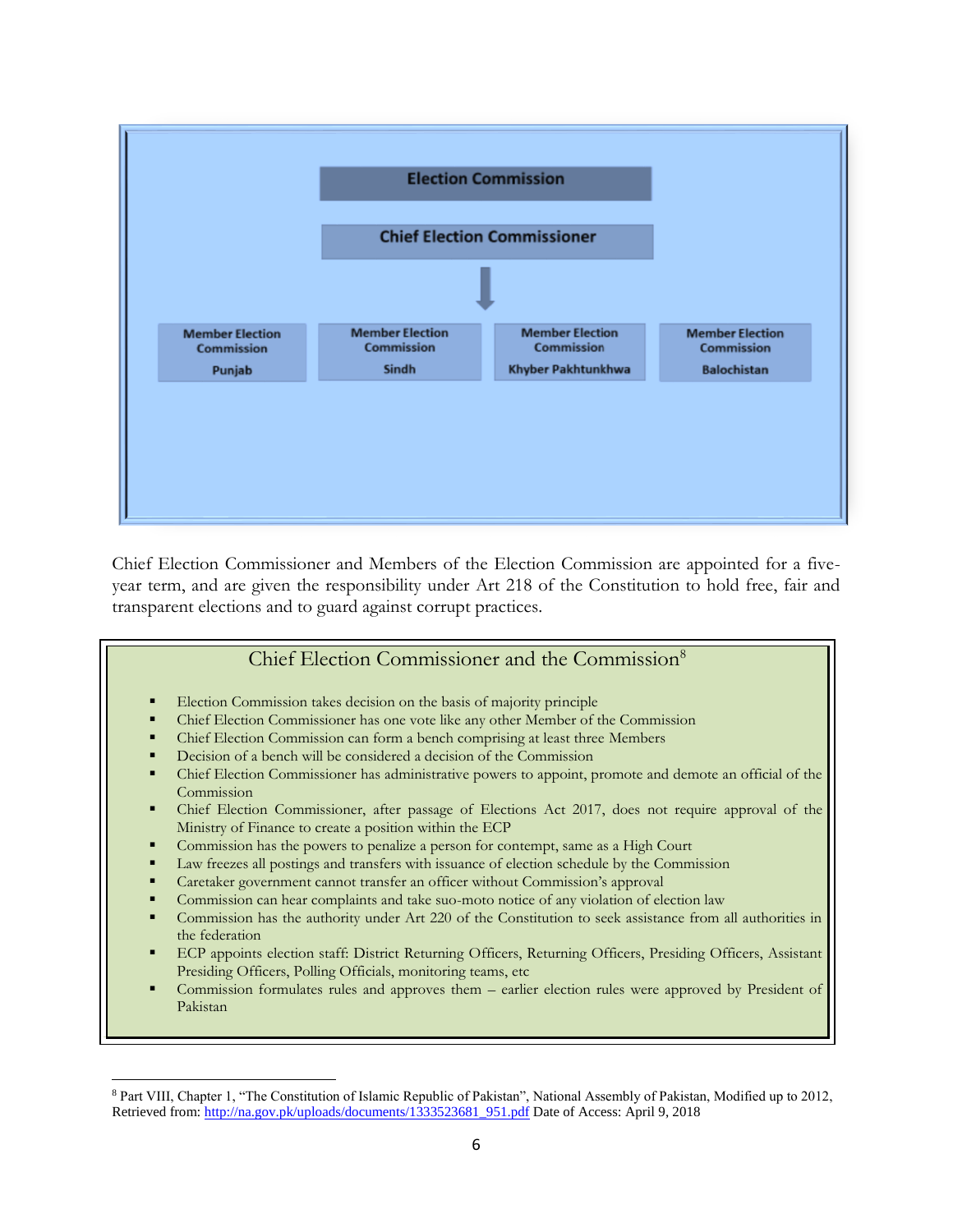The Elections Act, 2017 was passed by the Parliament last year. Through this Act, the Parliament has repealed and consolidated the following laws into one Act:

- The Electoral Rolls Act, 1974
- The Delimitation of Constituencies Act, 1974
- The Senate (Election) Act, 1975
- The Representation of the People Act, 1976
- The Election Commission Order, 2002
- The Political Parties Order, 2002
- The Conduct of General Elections Order, 2002
- The Allocation of Symbols Order, 2002

# <span id="page-7-0"></span>**1.1. Role of Media in Ensuring Efficient Performance of ECP**

The media plays an essential role in ensuring that the ECP performs its duties efficiently. For this purpose it is vital for the journalists to scrutinize the following elements<sup>9</sup> of fair elections and political processes:

- 1. Effective oversight of electoral processes;
- 2. Informing citizens and encouraging them to actively participate in the process;
- 3. Inclusion of socially excluded groups i.e. women, transgendered persons, persons with disabilities, and disadvantaged groups;
- 4. Sustainable local engagement.

It is essential for journalists to evaluate the electoral procedure in the light of the aforementioned elements in order to ensure a transparent, fair and free electoral process.

# **2. What's new in the Elections (Amendment) Act 2017?**

### <span id="page-7-1"></span>**i. Introduction of Key Reforms**

The key reforms<sup>10</sup> introduced by the new Elections Act are described in the section below:

### **a) Empowerment of the ECP**

 Financial autonomy to ECP – *Chief Election Commissioner can create various positions in the ECP without seeking approval of the Finance Ministry; ECP had no such power before the Election Act*

 $\overline{\phantom{a}}$ <sup>9</sup> USAID, "Supporting Free and fair Elections", Democracy, Human Rights and Governance, Retrieved from:

<https://www.usaid.gov/what-we-do/democracy-human-rights-and-governance/supporting-free-and-fair-elections> Date of Access: April 12, 2018

<sup>10</sup> Pakistan's Elections Act 2017: What you need to know. Democracy Reporting International (DRI), February 15, 2018, Accessed online from:<http://democracy-reporting.org/pakistans-elections-act-2017-what-you-need-to-know/> Date of access: April 19, 2018.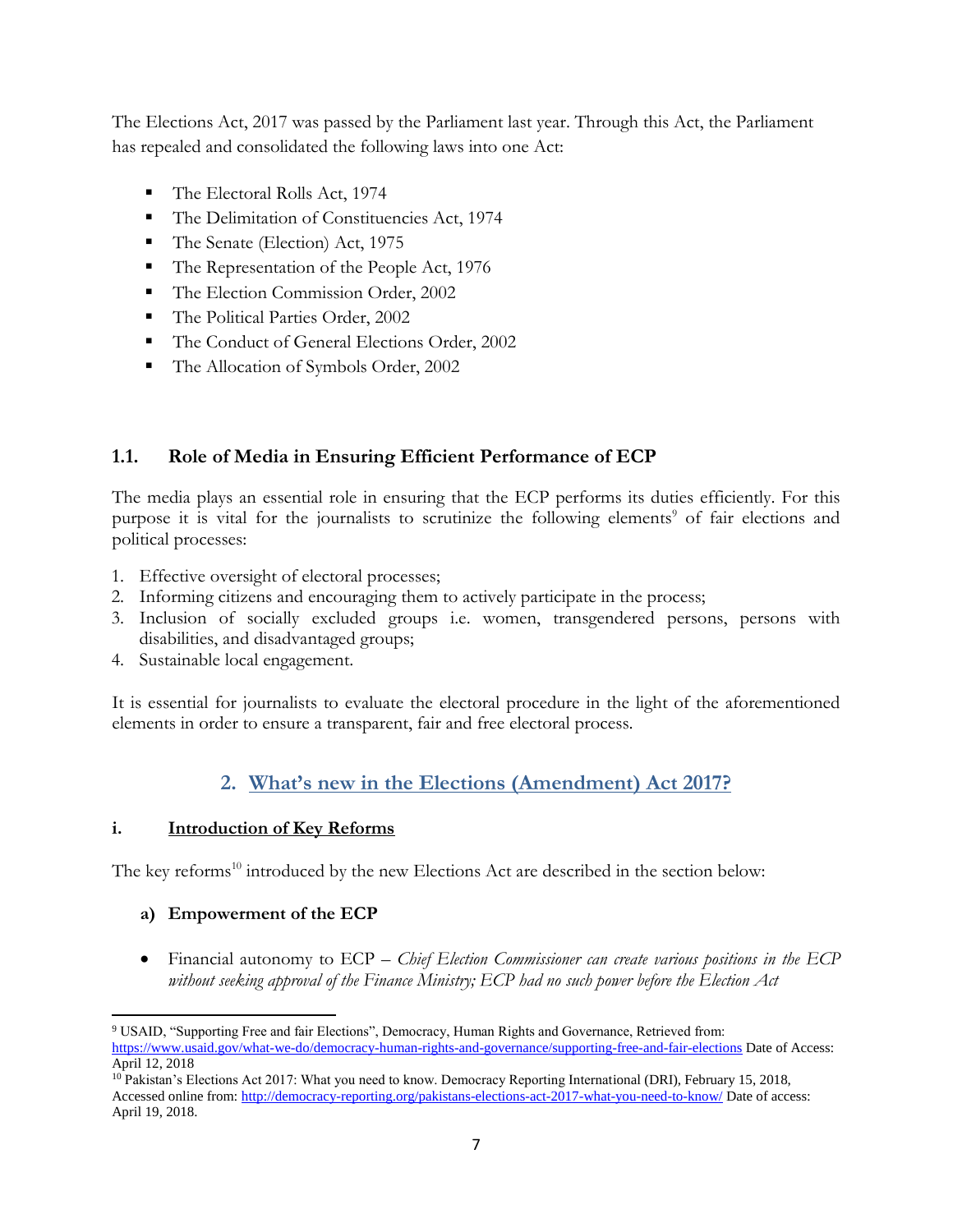- Power to initiate disciplinary action against staff whose conduct deviates the election rules and laws
- Charged to make rules for conduct of elections and define provisions for things left unexplained by law
- Clear contempt of court provisions in line with Contempt of Court Ordinance 2003 Commission is *considered equal to a High Court*

### **b) Improved accountability and increased transparency**

- ECP obligated to make its rules available for public feedback.
- ECP to prepare and submit annual review reports by federal and provincial legislatures.
- Establish Electronic Results Management System and proactively publish results at polling stations and ECP website.

### **c) Participation of Women**

- ECP empowered to nullify results of constituencies with women voter turnout less than 10%
- ECP to take practical measures against agreements of forcibly banning women from voting.
- Political parties required to assign 5% of general seats for National Assembly, Provincial Assembly and Senate
- Facilitate registration of women, transgendered persons, persons with disabilities and non Muslim Pakistanis.

### **d) Complaints and Tribunals**

- Every citizen of Pakistan has a right to file a complaint with ECP against any aspect of elections.
- ECP to respond to complaint efficiently (within 30 days of complaint).

#### **e) Caretaker setup and local government elections**

- The new Act restricts caretaker setup to take policy decisions
- The legally binding timeline for holding the elections is 120 days after local councils are dissolved.

The ECP has also been made responsible for the training and capacity building of its staff, running awareness campaigns and establishing a results management system.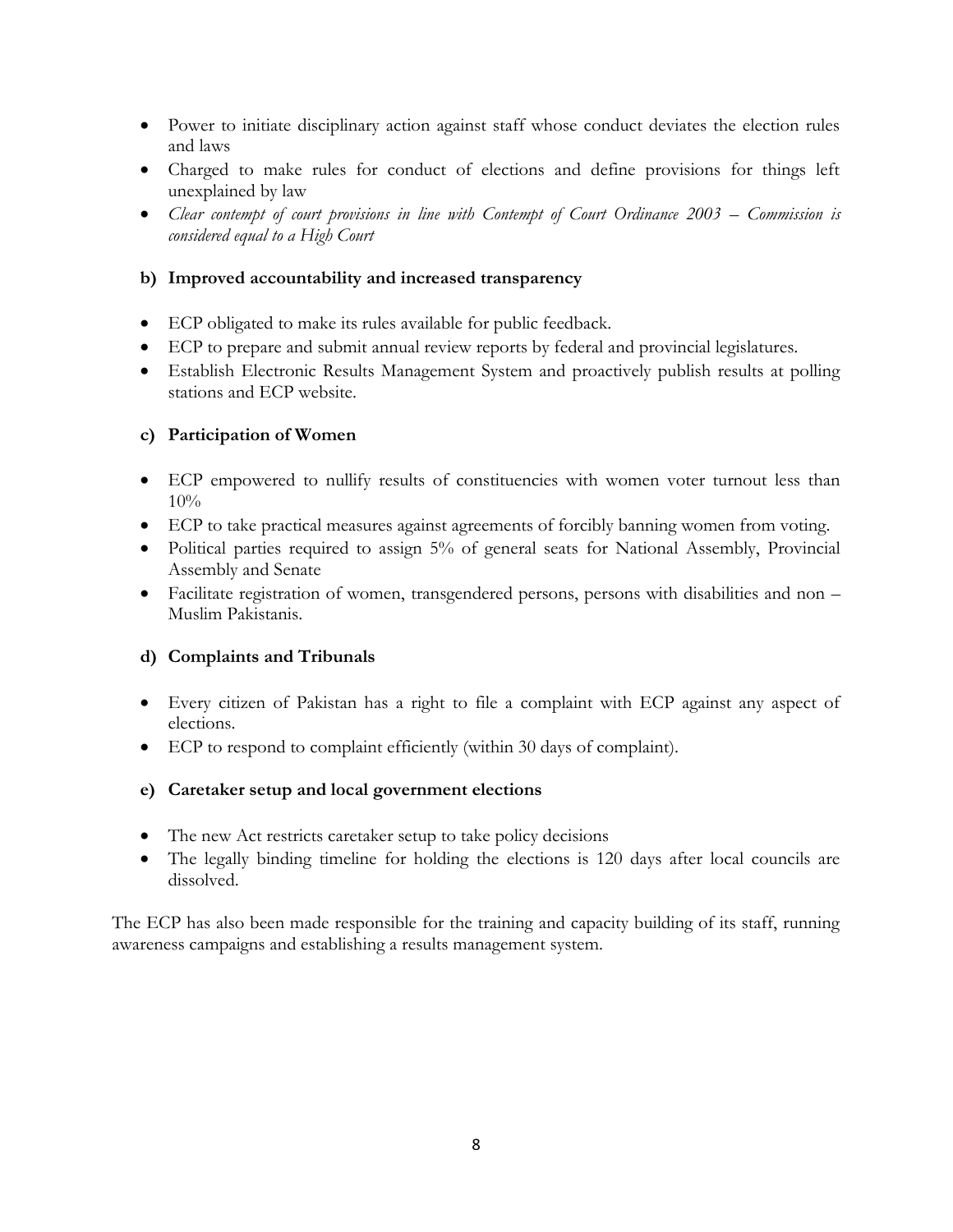### **ii. Shortcomings of the New Act**

The Elections Act 2017 has the following shortcomings<sup>11</sup>:

#### **a) Data types, timelines and other transparency measures**

The existing Act does not stress on the need of publishing data (for instance results of a constituency) and timeline to complete such task. By introducing a provision on publishing data of each constituency within a certain period of time, more transparency can be added to the whole process.

### **b) Party finances and disclosures**

Financial limits were imposed on the expenditures of political parties in the draft bill; however, these limits were lifted in the finalized bill of the Act. By reintroducing these limits, a level playing field will be allowed to all the parties.

### **c) Citizen Observers**

The law allows citizens to observe the whole polling, counting and tabulation process but doesn't guarantee observation of other important processes such as boundary limitation, nominations and dispute resolution.

### **3. Electoral Processes: Pre-Election, Election and Post-Election**

### <span id="page-9-0"></span>**Electoral Cycle**

Globally, Election Management Bodies (EMBs) implement various activities during different phases of an election cycle. These activities are directly connected to each other and their effectiveness or the lack of it has a direct impact on others. The following diagram depicts this internationally accepted concept of electoral cycle:

 $\overline{a}$  $11$  Ibid.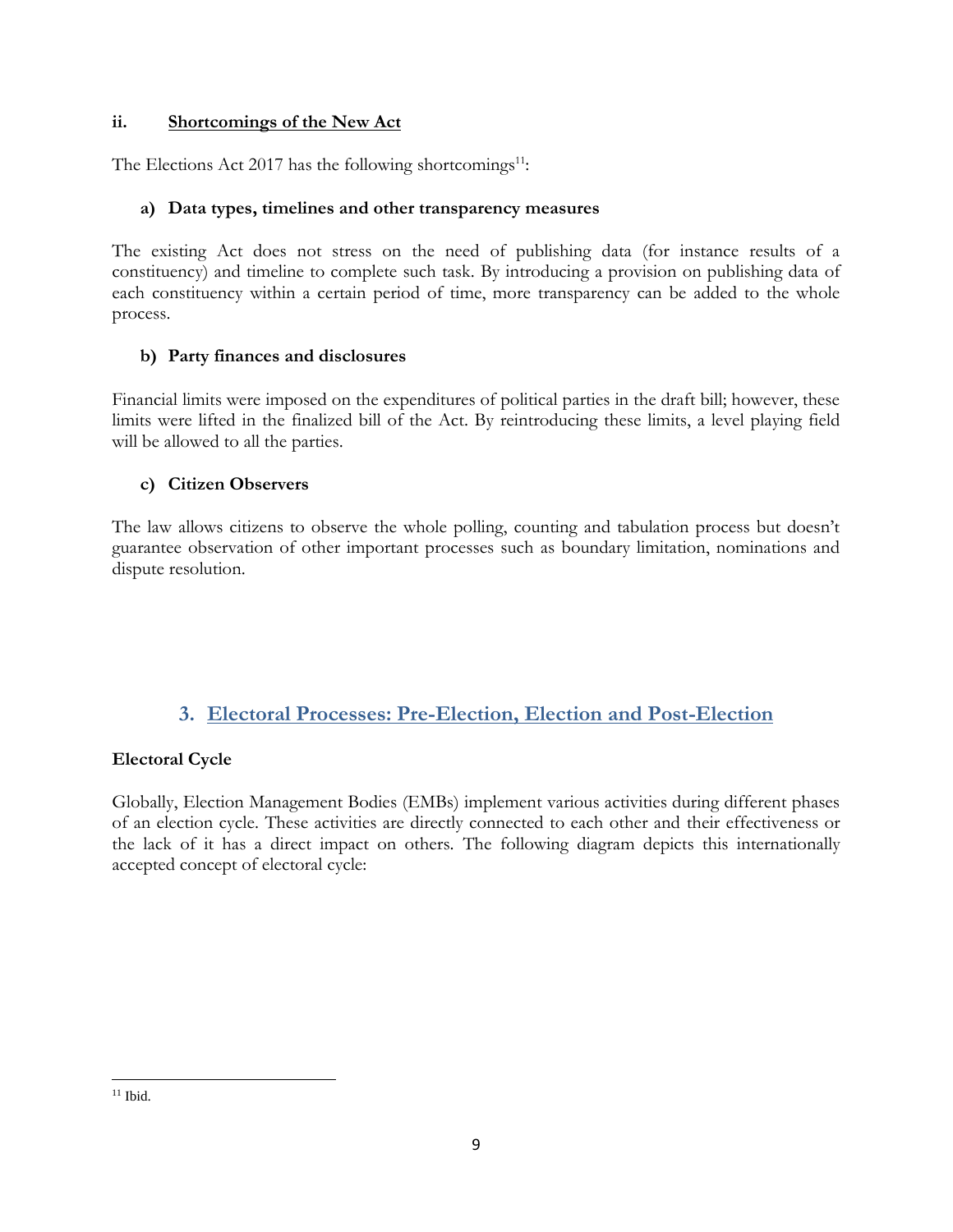

**Source: ACE project**

The electoral cycle diagram provides the following activities during different phases:

#### **Pre-Election Period:**

- *Planning: Budget, logistics, procurement, recruitment,*
- *Training: Capacity building of permanent staff, temporary election staff*
- *Registration: Party registration, voter registration, observer registration*
- *Information: voter education, stakeholder consultation, media engagement*

#### **Election Period:**

- *Nomination: Candidates, appointment of political party agents*
- *Campaign: Code of conduct, campaign finance, monitoring, complaints*
- *Voting: Polling station operation, election day security, counting of votes*
- *Results: Results compilation and announcement*

**As per law an election petition filed with Election Tribunal must be decided within 120 days of its receipt by the Tribunal**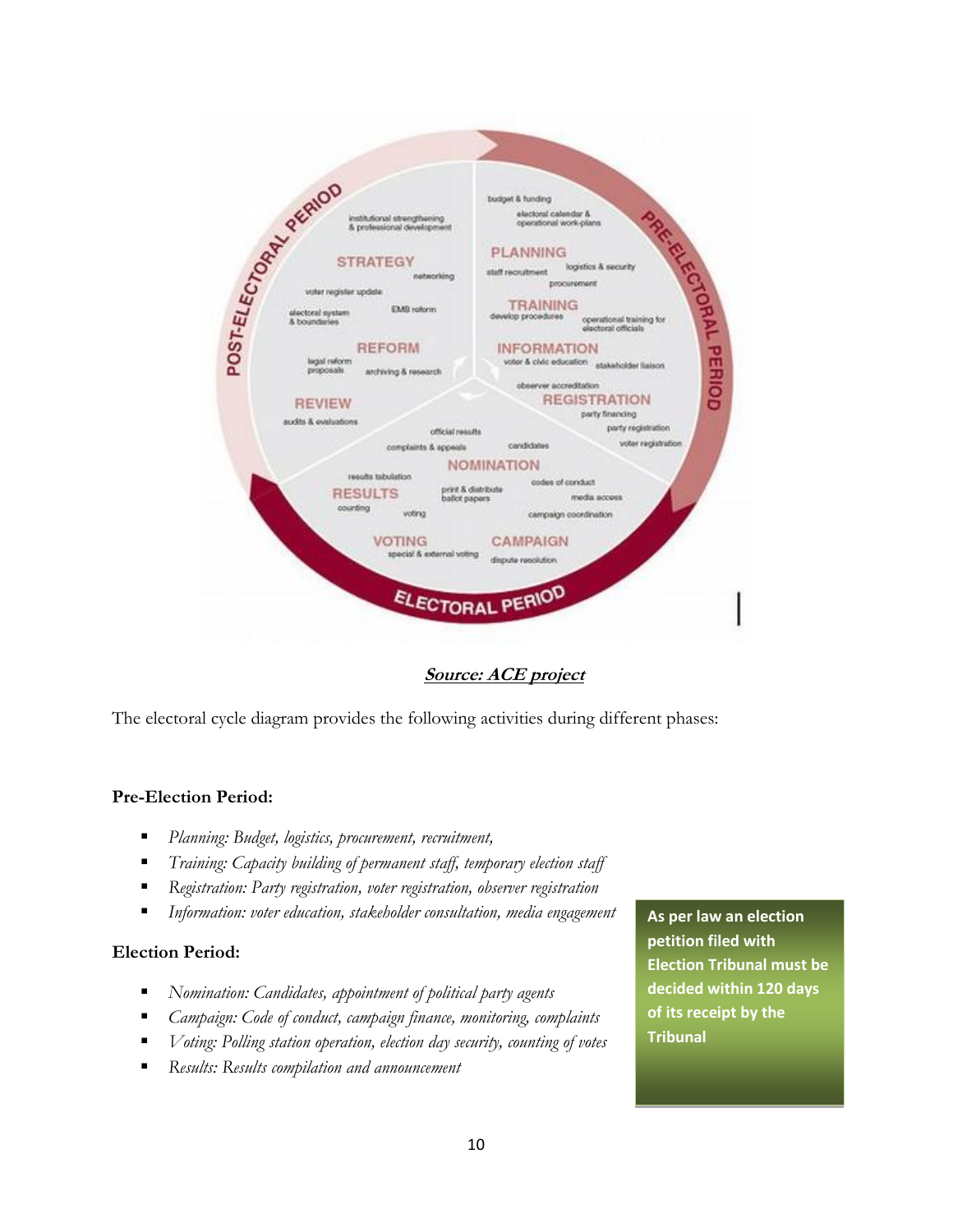#### **Post-Election Period:**

- *Review: Analyse what needs to be improved based on election*
- *Reform: Identify areas for reform, introduce legal and procedural reforms*
- *Strategy: Develop strategic and operational plan, conduct voter registration, identify and pilot electoral technologies*

Based on this we need to take a look at the activities which are undertaken during these three phases of electoral cycle in Pakistan in line with the Elections Act, 2017 and Election Rules 2017 as well as Election Commission's directives and administrative actions:

#### **a. Pre-Election Phase (Pakistan)**

The law requires from the ECP, at least four months before the general election is due to be held on expiry of the term of an Assembly, to prepare a comprehensive **action plan** specifying all legal and administrative measures to be undertaken in respect of the election, including the following:

- Delimitation of constituencies
- Revision of electoral rolls
- Enlistment of political parties
- Allocation of symbols
- **Appointment** and training of District Returning Officers, Returning Officers, Assistant Returning Officers, Presiding Officers, Assistant Presiding Officers, Polling Officers and other election officials
- **Preparation of constituency-wise list of polling stations** and list of polling personnel
- Determination and printing of requisite number of ballot papers and designation of printing presses
- Establishment of a transparent result management system for election results
- Introduction of any new technology
- Arrangements for election observers
- Appointment of the Appellate and Election Tribunals
- **Security measures**
- Monitoring mechanism to report progress regarding implementation of the Action Plan

The outlines of the plan of action as provided in the Elections Act, 2017 give a comprehensive preelection framework. However, it also covers activities which fall within the election phase.

#### **b. Election Phase (Pakistan)**

The activities which are implemented during polling phase include the following:

*Election to the National and Provincial Assemblies in Pakistan are held under First-Past-the-Post election system for single-member constituencies which is a simple majoritarian system where winner gets elected with simple majority of votes*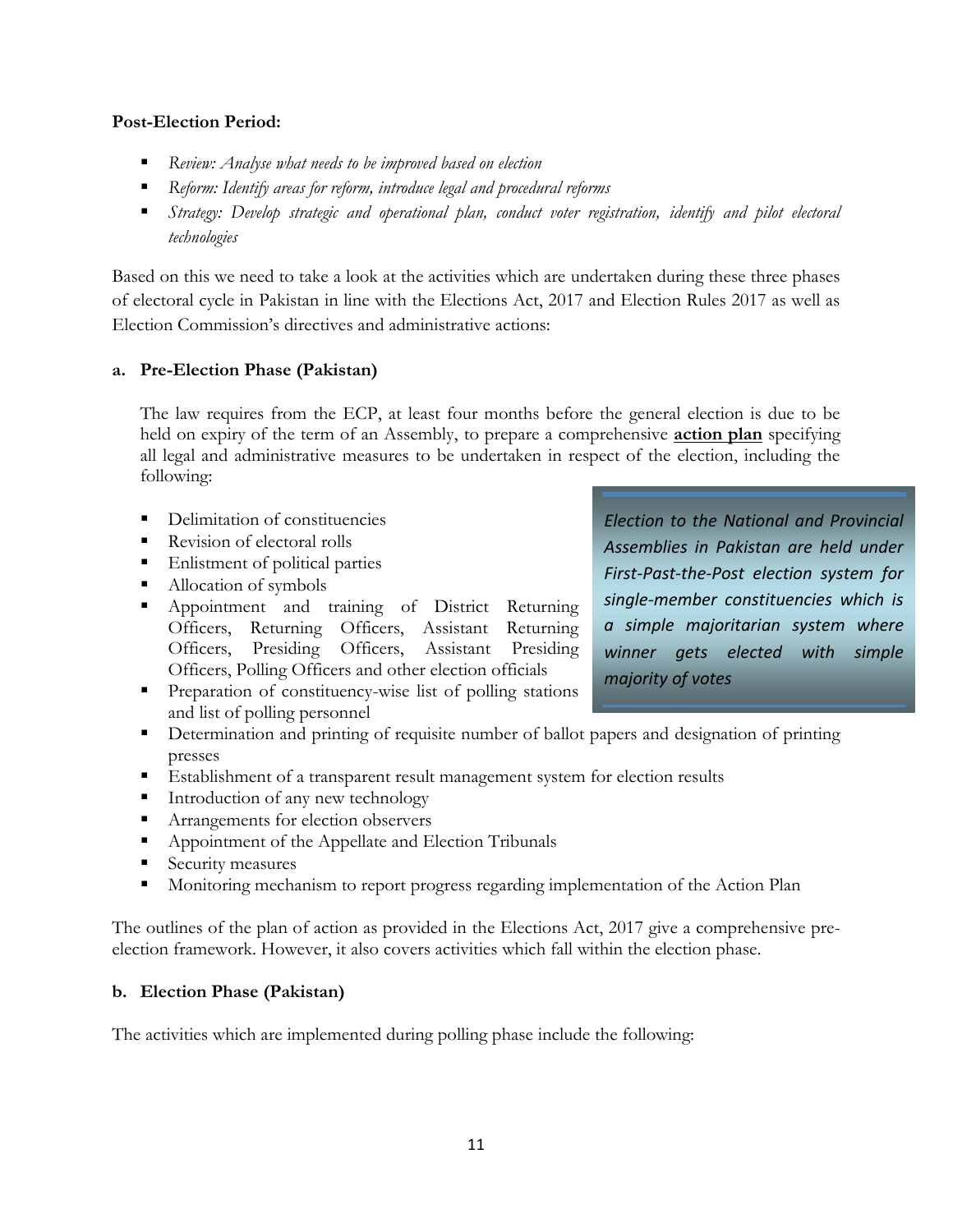- **Provision of various election-related sensitive and** non-sensitive materials – ballot papers, electoral rolls, forms used at different levels
- Logistical support for polling staff
- **Preparation of polling staff deployment plan for each** constituency
- Candidate nomination process supported by a number of documents including a declaration by candidates that they qualify under Article 62 and do not have any disqualifications under Article 63 of the **Constitution**
- Scrutiny of nomination papers by Returning Officers
- **Appointment of Appellate Tribunals to adjudicate** upon acceptance or rejection of nomination papers
- Withdrawals of nomination papers
- Final list of candidates, and printing of ballot papers
- **Preparation of different codes of conduct for various** stakeholders – political parties and candidates, election observers (domestic and international), media, security officials, polling officials

A candidate must provide the following while submitting nomination papers:

- Declaration for qualification and disqualifications under Art. 62 and 63 of the Constitution
- Exclusive account for election expenditure
- Completed and signed affidavit decided approved by Supreme Court
- Attested copy of NIC
- Statement of assets and liabilities as on preceding  $30<sup>th</sup>$  June
- Proof that the fee has been deposited – for NA PKR 30,000 and for PA 20,000
- Party ticket if claims to be a party nominee
- Accreditation of observers and appointment of election and polling agents by political parties and candidates
- Campaign period for political parties and candidates
- **•** Deployment of monitoring teams by Election Commission to report on code of conduct violations
- Opening of the poll Election Day
- Running the poll on day of election and close of poll activities
- Counting of votes at polling stations, consolidation of constituency level votes RO
- **Preparation and announcement of results and later publication of final results in the Gazette** of Pakistan

#### **c. Post-Election Phase (Pakistan)**

Post-election phase in Pakistan includes the following activities:

 Appointment of Election Tribunals to address Election Disputes under Article 225 of the Constitution – where losing candidate(s) could

challenge the election of a returned candidate and seek remedy

- Post-election review of the electoral process as provided in the Elections Act, 2017 – to assess what could have been done better in the conduct of election
- Identify areas of reforms legal, administrative, procedural and others
- Strategically approach various issues including introduction of any electoral technologies as mentioned in the Elections Act
- Take strategic decisions for making the system more

#### Political Party registration with ECP:

- Within 30 days of formation of a political party, request should be made for enlistment with ECP
- PKR 200,000 is the registration fee
- Names of 2000 members with copies of NIC to be submitted with application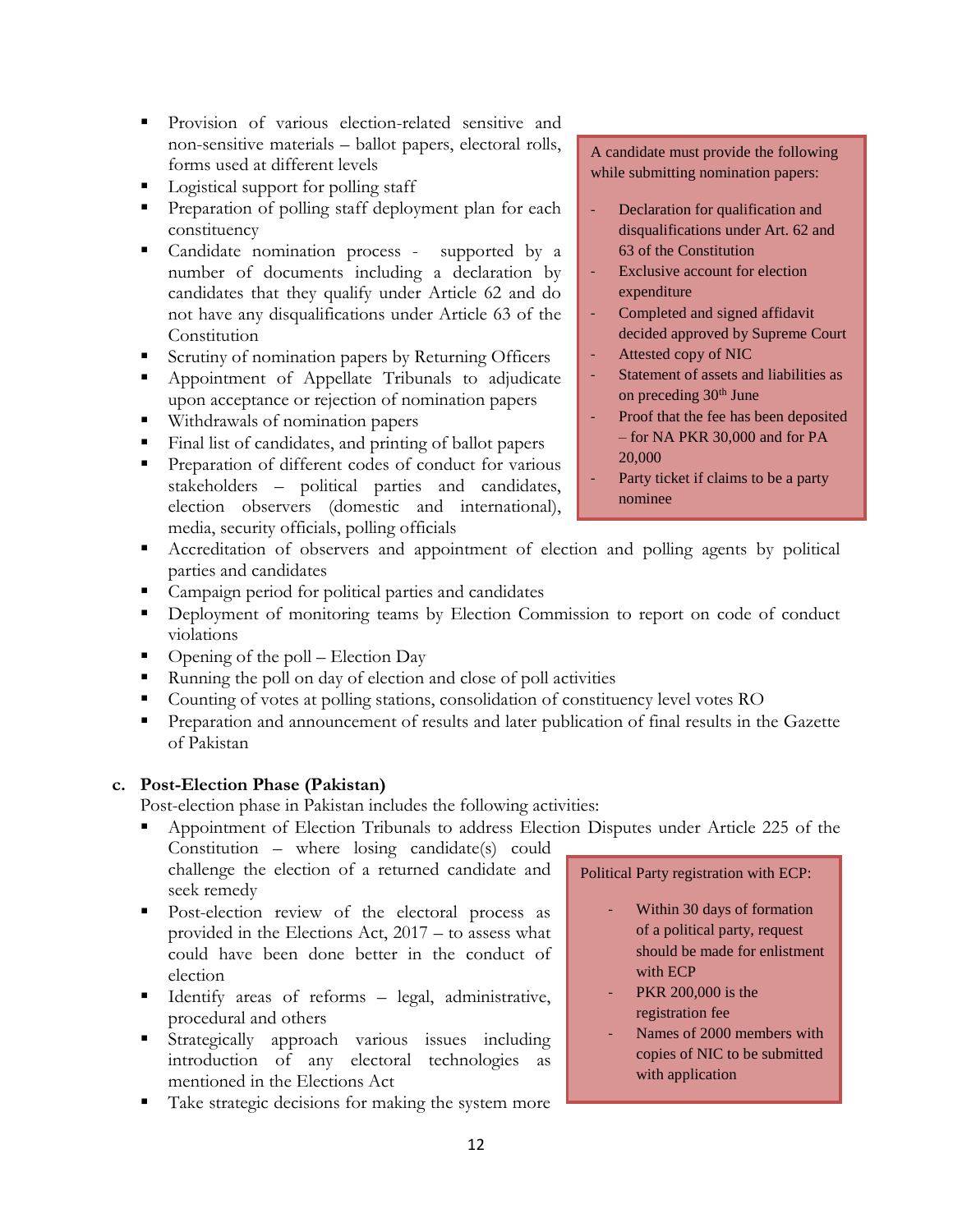representative through inclusive approach as provided in the law – covering women, minorities and persons with disabilities

- Engage parliament for any necessary legislation to further improve the system
- Engage stakeholders for a coordinated effort for reform which is acceptable to all
- Have all major decisions and actions taken before start of the pre-election phase

### <span id="page-13-0"></span>**4. Key Stakeholders for Free, Fair and Transparent Elections in Pakistan**

Key stakeholders in the electoral processes in Pakistan include the following:

#### **Political Parties**

Political parties are major actors in the electoral democracy. Election law and rules and how they are implemented affect them. Political parties' acceptance of election results is extremely importance for the credibility of elections and stability of

*A political party will not get a symbol to contest election if it fails to provide the list of five percent women fielded to the national and provincial assemblies on general seats*

the country. As such it is imperative that political parties are regularly consulted by the Election Commission before taking any major policy and strategic decision. According to ECP's report Road to General Election 2018 (Preparations), it has consulted key stakeholders including Political parties, Media and Civil Society Organizations. The aim of the consultations<sup>12</sup> was to obtain valuable inputs from the key stakeholders for improvement of the system.

#### **Media**

Media is another important stakeholder in elections – not just in Pakistan but around the world. The way media understands and reports an event determines how people might perceive about fairness of the process. Sometimes good elections could be jeopardized due to bad reporting which often results from limited understanding of the process. It is important that media is regularly engaged in discussion by the Election Commission to bridge any gap of misunderstanding between the two. Prior to 2013 general elections, ECP had extensively engaged the media and took their opinion on a number of important matters. This process needs to continue.

#### **Civil Society**

 $\overline{a}$ 

Another important electoral stakeholder is Pakistan's vibrant civil society. Large and small civil society organizations across the county are an enormous power which can provide great support and credibility to the electoral process. ECP in the past held regular consultations with civil society organizations and this process has continued under ECP's gender and disability electoral working group. The work of this working group played a major role in bringing to the limelight the issues of women registration for national identity card as well as their registration as voters. ECP also gave attention to the various organizations asking for action against the elements allegedly preventing women from voting during elections. It is

<sup>&</sup>lt;sup>12</sup> Election Commission of Pakistan (ECP), Road to General Elections 2018 (Preparations), Accessed online from: <https://www11.ecp.gov.pk/Documents/Brief%20for%20Media.pdf> Date of access: April 20, 2018.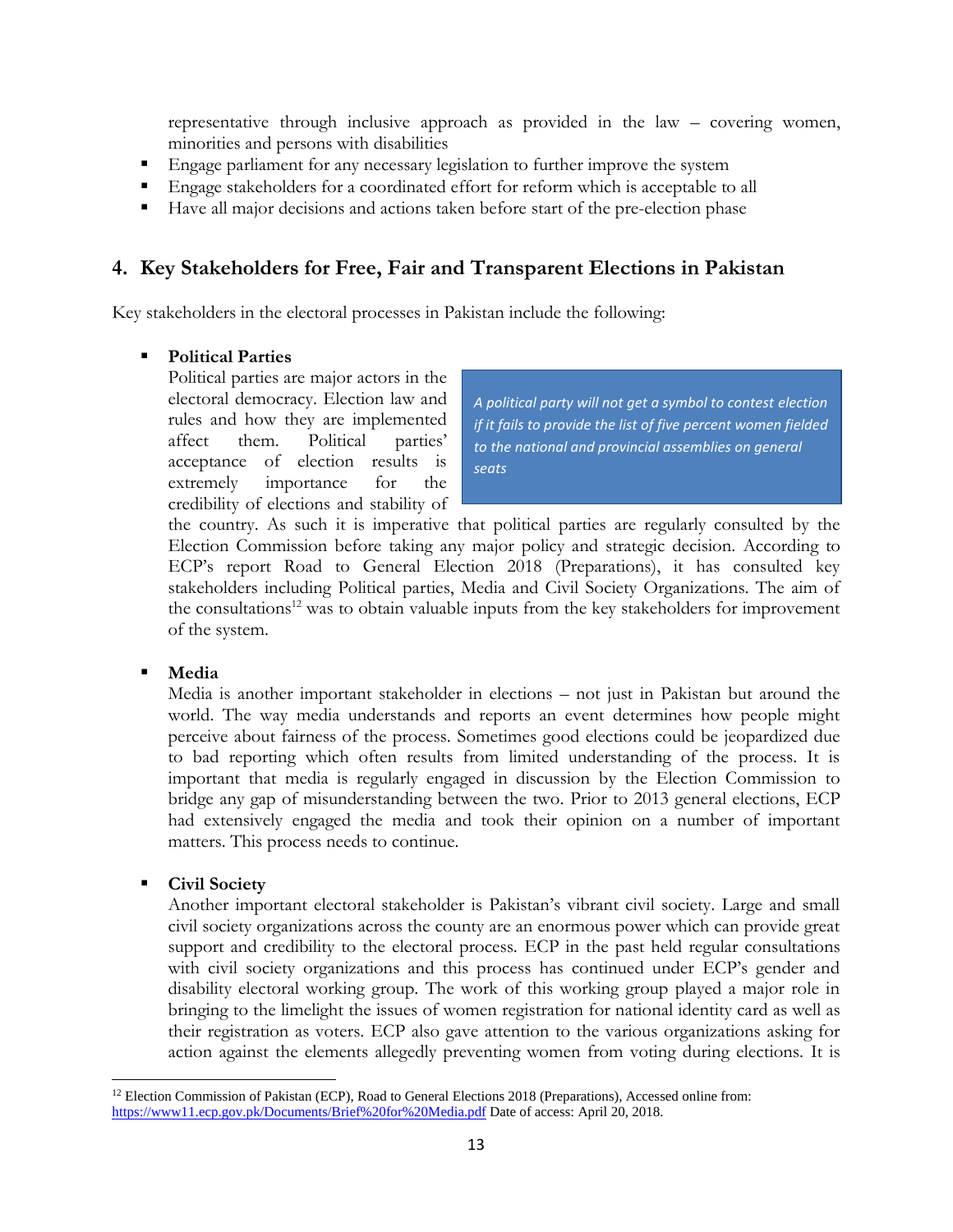imperative that ECP continues to engage with civil society while taking major policy decisions. Inclusion of women, minorities, persons with disabilities and transgender persons will make Pakistan's election process truly inclusive.

# <span id="page-14-0"></span>**5. Role of Media to Sensitise Citizens regarding Election Laws, Rules and Procedures**

The media plays the following<sup>13</sup> roles to sensitize voters on the laws, rules and procedures:

- Voter educator (sensitizing them about their democratic rights);
- Assist in developing an election campaign;
- Communicator between the political parties and candidates;
- Communicator between all the other stakeholders including parties/candidates, the government, and to other voters;
- Platform for debate to the parties and candidates;
- Reporter of election results and as a monitor;
- Assist in scrutinizing the electoral process to evaluate the fairness of the process, its efficiency, and its probity;
- Help in avoiding violence by providing selective information.

**Media can play an effective role in highlighting issues related to inclusion – women, minorities, persons with disabilities and transgender persons – in electoral process; by doing so it will be promoting inclusive electoral process**

In accordance with the aforementioned roles of media, it is essential to have an all-inclusive approach, i.e. highlighting the right to vote, laws regarding elections, and electoral process visà-vis all vulnerable segments of society including:

- Women
- Transgendered persons
- Persons with disabilities
- Non-Muslims

The media may specifically focus the following issues in regard to inclusion:

- Challenges during election campaign for women, minorities, persons with disabilities and transgender community
- Issues faced at the polling stations support from security officials or the lack of it when these segments of society approach a polling station
- Problems of voting particularly for the persons with disabilities
- Overall environment at or around the polling stations
- Understanding of election staff of the issues relevant to these groups

 $\overline{a}$  $13$  Media and Elections, ACE: The Electoral Knowledge Network.  $3<sup>rd</sup>$  edition, 2012, Accessed online from: <http://aceproject.org/ace-en/topics/me/introduction/me10/default> Date of access: April 20, 2018.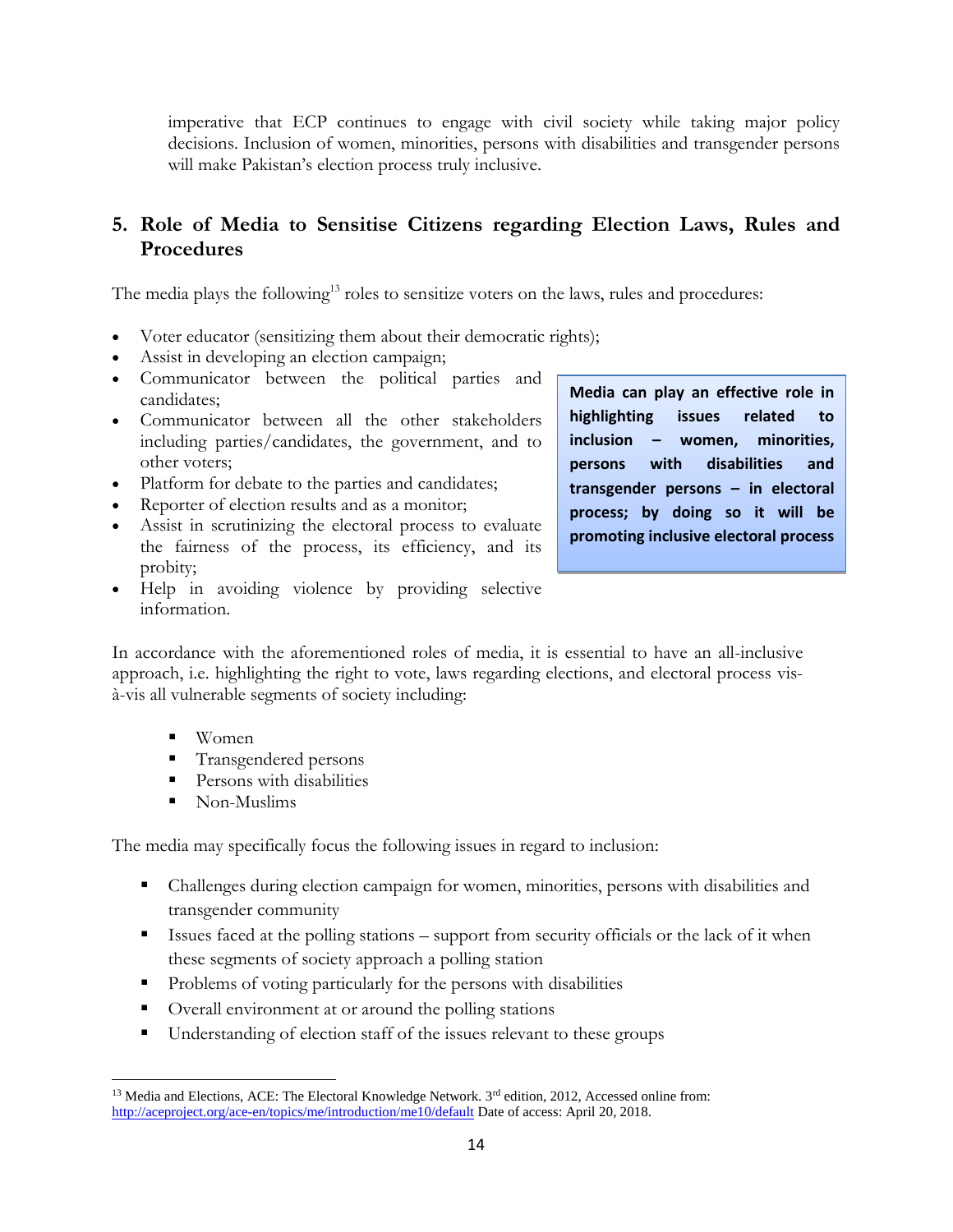### <span id="page-15-0"></span>**5.1. Media's Role in Election Campaigning**

Political campaigns for elections have evolved with the new developments in the media landscape. Political parties shape their public profile by maintaining an active social media presence to market their selves. This social media presence becomes a source of news for the journalists covering election campaigns of the political parties. This advancement in the landscape of media adds to the responsibilities of journalists in propagating credible information regarding the political mandates and election campaigns in the mainstream media. With respect to this, media plays two significant roles when covering elections;

- 1. An impartial informer to the citizens regarding the manifesto of political parties, and their election campaigns.
- 2. Bringing forth the concerns of public in the mainstream media with an impartial approach towards the election campaign.

*People have the right to know about political parties' programs contained in their manifestos*

In consideration with these roles, the following table explains what is frequently done wrong by the media and what should be done instead when journalists are covering elections in Pakistan;

| What usually happens                                                                                                                                                                                                                                                            | What should be done                                                                                                                                                                                                                                                                                                                                                                                                                                                                                                                |
|---------------------------------------------------------------------------------------------------------------------------------------------------------------------------------------------------------------------------------------------------------------------------------|------------------------------------------------------------------------------------------------------------------------------------------------------------------------------------------------------------------------------------------------------------------------------------------------------------------------------------------------------------------------------------------------------------------------------------------------------------------------------------------------------------------------------------|
| Overemphasis on certain aspects of a story                                                                                                                                                                                                                                      | Highlight whether political parties are                                                                                                                                                                                                                                                                                                                                                                                                                                                                                            |
| (e.g. discussions on unsubstantiated                                                                                                                                                                                                                                            | adhering to the election campaign rules.                                                                                                                                                                                                                                                                                                                                                                                                                                                                                           |
| allegations or issues).                                                                                                                                                                                                                                                         | Scrutinize how much of the manifestos                                                                                                                                                                                                                                                                                                                                                                                                                                                                                              |
| $\checkmark$ Headlines or images that misrepresent the                                                                                                                                                                                                                          | have the political parties put into practice                                                                                                                                                                                                                                                                                                                                                                                                                                                                                       |
| content of the story (e.g. using technique of                                                                                                                                                                                                                                   | during their term.                                                                                                                                                                                                                                                                                                                                                                                                                                                                                                                 |
| yellow journalism).                                                                                                                                                                                                                                                             | Give equitable time on media outlets to all                                                                                                                                                                                                                                                                                                                                                                                                                                                                                        |
| $\checkmark$ Misquoting political figures (e.g. biased                                                                                                                                                                                                                          | participating political parties and candidates;                                                                                                                                                                                                                                                                                                                                                                                                                                                                                    |
| distortion of statements given in private or                                                                                                                                                                                                                                    | not just prominent figures.                                                                                                                                                                                                                                                                                                                                                                                                                                                                                                        |
| public events).<br>Having biased opinions regarding a political<br>campaign; either promoting it or degrading it.<br>Picking up information from social media<br>without verification.<br>Uncalled for character assassination of<br>political figures, particularly for women. | Ensure impartial coverage<br>smaller<br>of<br>political parties, independent candidates,<br>candidates<br>representing<br>non-Muslim<br>communities, and women candidates.<br>$\checkmark$ Avoid sensationalism in scrutinising role of<br>individual candidates/ political activists<br>during election campaigning, especially<br>women.<br>$\checkmark$ Report without exaggeration or deprecation<br>of what the political candidate mentioned<br>during their debate at an event or their<br>public social media profile etc. |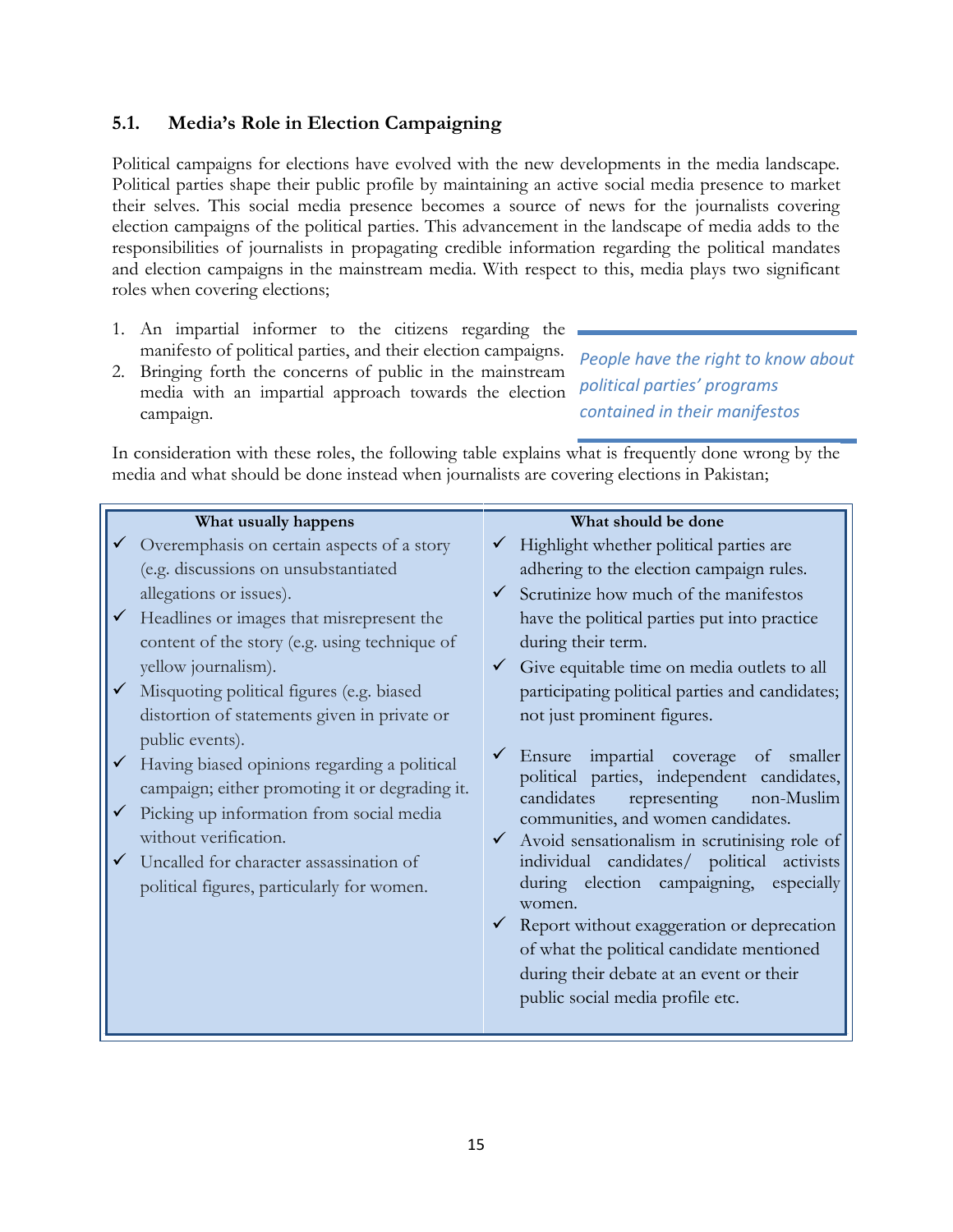### <span id="page-16-0"></span>**5.2. Essential Elements of Reporting Elections**

When reporting elections, one of the critical responsibilities of journalists is to provide its audience with accurate and objective information regarding the election proceedings. In consideration of these responsibilities, coverage of elections is based upon the following elements of responsible  $media^{14}$ :

### **1. Impartiality**

- Non-partisan approach by journalists; keeping aside their political views and affiliations.
- Non-alignment to political movements or participation in political campaigns.

*Journalists should avoid giving statements in favour of, or against a political stance/party/independent candidate. Rather, they should present all angles of the relevant information, in order to give the audience a critical review and something to ponder. For example, giving sweeping statements on the success or failure of candidates/party suggests biasness towards one or more candidates/party. The TV channels have used sensationalism as a tool to get rating points; announcing failure and success of political parties during general and by elections.*

### **2. Fair Access**

- Assigning equal coverage to all participating political parties, schools of thought or other stakeholders; inclusive of gender and vulnerable communities of society.
- No media coverage for political parties/ organizations that have been proscribed by state.

*The content editors of both, TV news channel and newspapers must ensure that an equitable coverage is being given to all relevant figures of elections. For example, giving fair coverage to each political candidate; affiliated with prominent political party, small party, or an independent, strengthens the election campaign for the candidate. Moreover, it is essential that the journalists are familiar with what political parties are affiliated with statebanned organisations; and hence they ensure that no coverage is given to them (under NAP<sup>15</sup>). The monitoring of 6 news channels,2 radio channels, and 4 daily newspapers during 2013 election period revealed that prominent political parties were given favourable media coverage.<sup>16</sup>*

### **3. Relevance**

- Avoid premature announcement of election results in order to influence the voters' choice.
- Announce accurate election result.

 $\overline{\phantom{a}}$ <sup>14</sup> "Responsible Reporting and Conflict Sensitive Journalism in Khyber Pakhtunkhwa", Individualland and USAID, 2014, Accessed online from:<https://grants.cvpa-tdea.org/grants/index.php?-action=pdf&id=10> Date of Access: April 27, 2018

<sup>15</sup> Database of People with Extremist Linkages, "Pakistan's Response: The Plan", Retrieved from: <http://www.dopel.org/pakresponse.htm> Date of Access: May 22, 2018

<sup>&</sup>lt;sup>16</sup> The Express Tribune, "Media coverage favoured top political parties, say election observers", October 10, 2013. Accessed online from:<https://tribune.com.pk/story/615763/media-coverage-favoured-top-political-parties-say-election-observers/> Date of Access: May 24, 2018.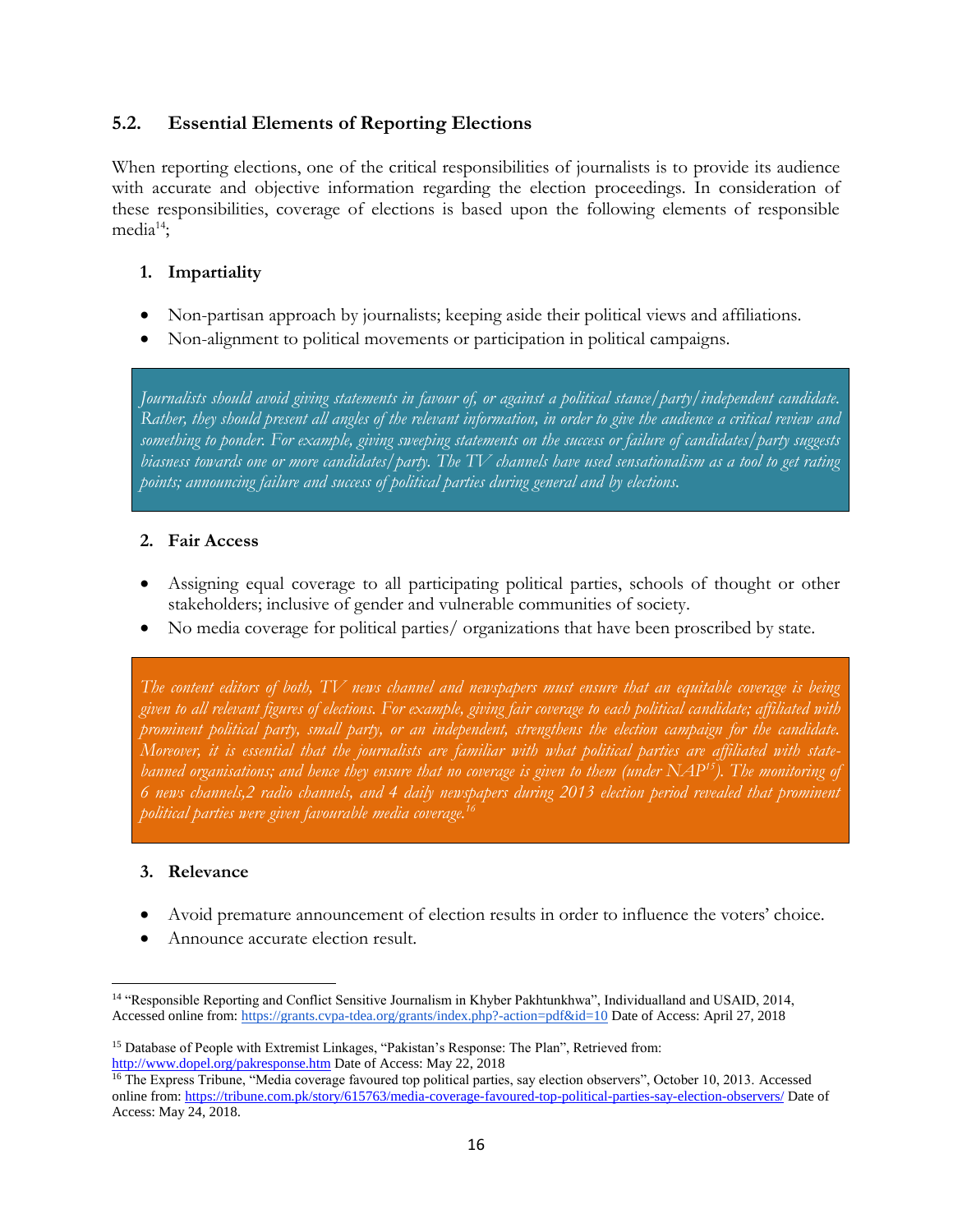*Media, today, is in a constant rat race for ratings, and hence relevance of facts and figures provided as breaking news is often ignored. For example, there have been instances where unofficial election results have been announced in the news leading to celebrations. The media needs to only announce official results to avoid sensationalism. A timeline of live updates on unofficial results (while ballot counting was in process) of NA 120 by-election in 2017 is evident of how unofficial announcements affects a situation during elections.<sup>17</sup>*

### **4. Conduct of the Participating Political Parties and Candidates**

- Monitor adherence of the political parties and candidates to the code of conduct devised by the Election Commission.
- Highlight violation regarding code of conduct by any participant of election.

*Media act as the watchdog for society, hence it is essential for it to be familiar with the code of conduct put forward by the election commission. For example, when conduct of political candidate/party is not aligned with the code, they can be disqualified. Hence, the media needs to monitor their conduct and provide authentic evidence of misconduct.*

### **5. Multiple Sources**

- Avoid propagating information without confirming its authenticity via multiple reliable sources.
- Cite all sources when announcing partial results to gain credibility.
- Support commentary and analysis of the pre, polling and post election scenario with verifiable sources.

*It is essential to have a source; authentic attribution of information disseminated via different media ensures credibility of the piece. For example, social media gives an echo chamber effect to any news shared on it. While social media users including political figures, activists and journalists, carry on a debate on a certain issue; many a times information is picked up by mainstream media without any verification and put up into their breaking news*  tickers. Thus, becoming likely to amplify disinformation in fever-pitch political climate during elections; further *polarizing the audience.*

### **6. Hate Speech**

- Apply self-censorship to an extent in order to avoid offending communities on the basis of gender, physical disability, religion, sect, ethnicity, etc.
- Monitor and highlight inappropriate remarks/ hate speech propagated by participating candidates/ political parties during their campaign.

l <sup>17</sup> Samaa, "Unofficial results: PML-N beats PTI in NA-120", Samaa Web Desk, September 117, 2017, Accessed online from: <https://www.samaa.tv/pakistan/2017/09/live-updates-voting-high-octane-na-120-elections-underway/> Date of Access; May 24,2018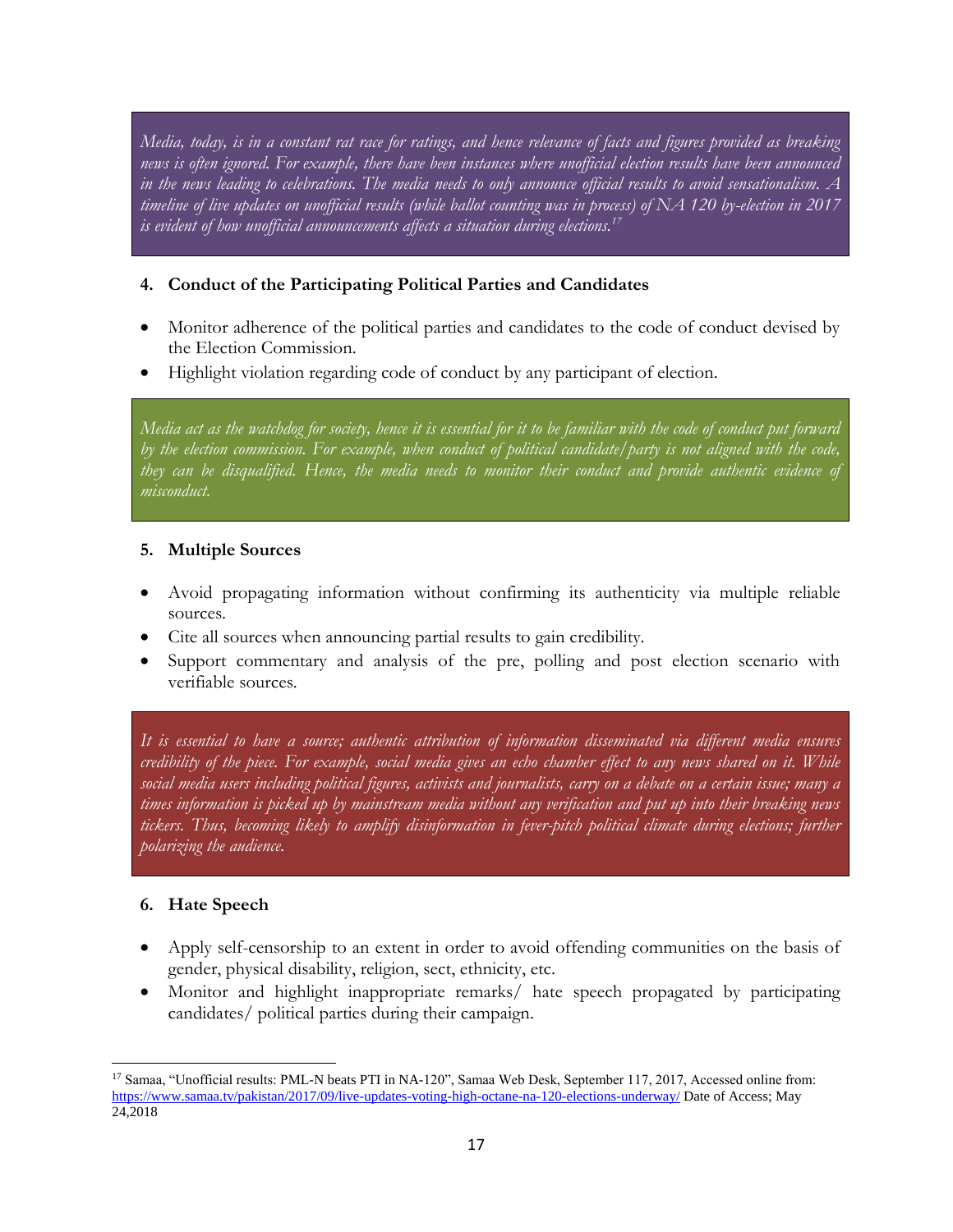*During election period, rival political figures put forward claims and counter-claims which are not based on facts. These statements need to be analyzed on the basis of their nature before being disseminating them on the mainstream media. For example, statements that are offensive to different communities should be called out by the media rather than normalized in political jargon by its overuse by media. In November 2017, during a talk show on current affairs, a prominent news anchor/ host called out a prominent political figure for his sexist remarks on live television.<sup>18</sup>*

#### **7. Inclusiveness**

- Election coverage should be inclusive of highlighting challenges vis-à-vis existing election policies through the lens of:
	- $\checkmark$  Gender aspect; women and transgendered persons;
	- $\checkmark$  Persons with disabilities;
	- $\checkmark$  Non-Muslim vulnerable citizens of Pakistan.
- Manifestoes of political parties, progress in previous term, and election campaign should be scrutinised with the lens of aforementioned inclusivity.

*The election coverage should be inclusive on the basis of gender, religious, and political affiliation; especially giving fair coverage to women, transgendered persons, non-Muslim community representatives, and persons with disabilities. For example, having a representative of all vulnerable segments when discussing mainstream political issues on talk shows can highlight the challenges faced by each, and how they have progressed to date. With prominent transgendered person like Marvia Malik<sup>19</sup>, PWD Muneeba Mazari<sup>20</sup>, many prominent women political figures and activists, and non-Muslim political figures and activists, the media has a pool of people to bring to the mainstream in order to ensure inclusiveness.*

#### **8. Assisting the Voters**

 $\overline{a}$ 

 Educate and assist the voters in making informed choices by their sensitization regarding political parties, their manifestos and their undertakings, and the entire procedure of elections.

*Paid political/ government media campaigns are a common tool to strengthen election campaign by influencing voter via mainstream media. Another role for media is to ensure that the voters are aware of their rights and duties, and are capable of choosing for whom to vote. For example, media should emphasize upon the citizens' right to vote, as well as duty to vote, as every vote counts in forming the future government. A monitoring study of the general elections of 2013 revealed that only 1 – 2 percent of the primetime space was given to voter education.<sup>21</sup>*

 $19$  Marvia Malik is Pakistan's first transgender model and is now a news Anchor on Kohenoor TV

<sup>&</sup>lt;sup>18</sup> DAWN Images, "Watch this news anchor correct Mustafa Kamal's casual sexism on live TV", November 14, 2017, Accessed online from: <https://images.dawn.com/news/1178821> Date of Access: May 24, 2018

 $20$  Muneeba Mazari is a physically disabled activist and motivational speaker

<sup>&</sup>lt;sup>21</sup> The Express Tribune, "Media coverage favoured top political parties, say election observers", October 10, 2013. Accessed online from:<https://tribune.com.pk/story/615763/media-coverage-favoured-top-political-parties-say-election-observers/> Date of Access: May 24, 2018.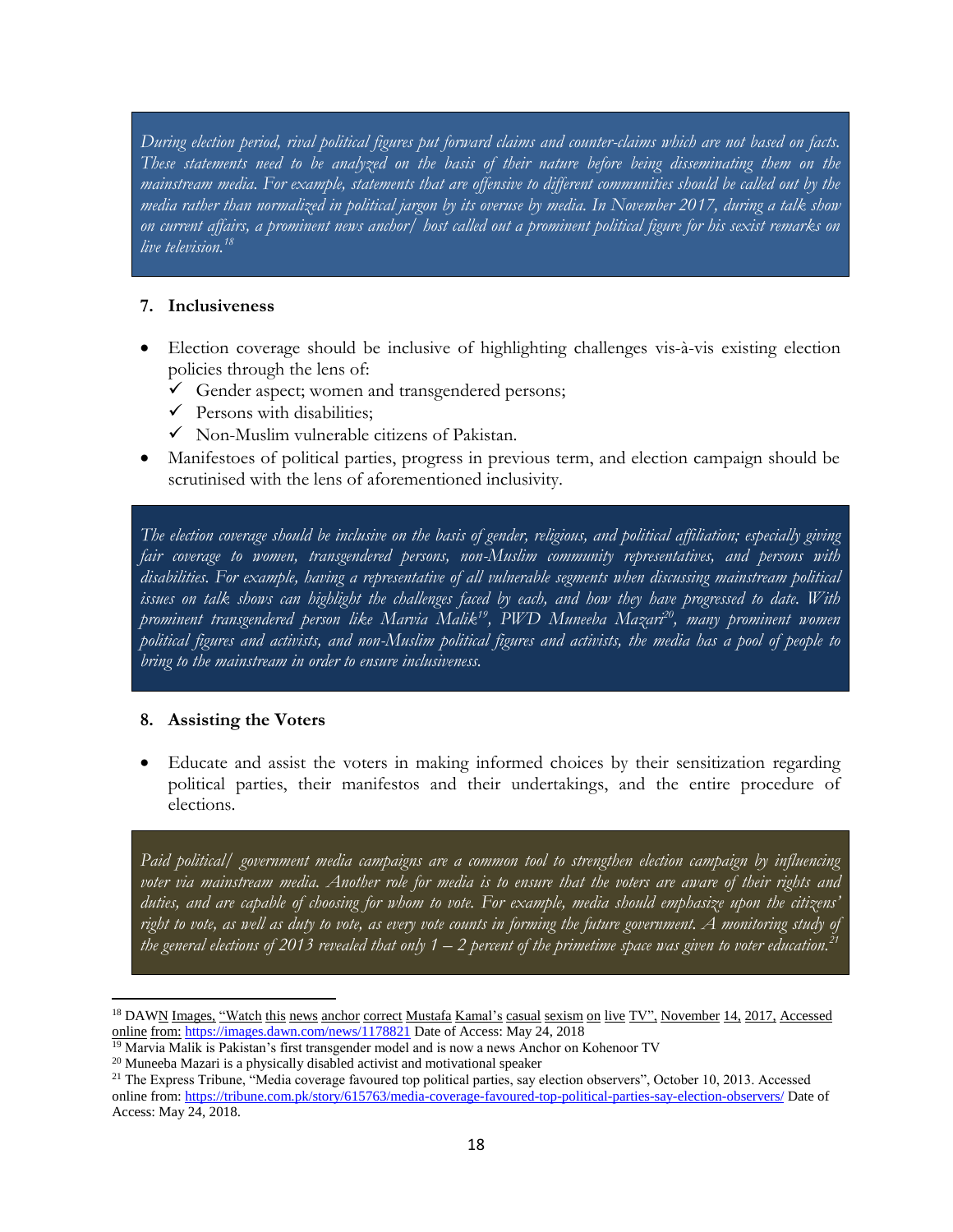#### **9. Abiding by Rules and Regulations**

- Abide by the rules and regulations prescribed by the Election Commission and the media regulatory authority.
- Raise concern if the regulations violate freedom of speech, expression and information.

*While the media scrutinize the conduct and activities of political candidates/ political parties; it is essential for them to keep in line with the media code of ethics. For example, media should ensure that a debate does not go offtrack from criticism to offensive towards a certain individual (with a political/ religious affiliation, gender based discrimination, etc). Moreover, in case the media is forced into censorship over expression of free speech, it is their right to criticize this act. According to PEMRA Content Regulations 2013, advertisements should not be defamatory; distort individuals (citizens, activists, political figures, etc), propagate prejudice over dignity of persons, or be offensive in any way.<sup>22</sup> Following the general election of 2013, countering the coverage of a 120-day sit-in b y a prominent political party, a slanderous advertisement against that party was on-air on different channels.<sup>23</sup>*

### <span id="page-19-0"></span>**Training Programme**

| <b>Training Programme</b>             |                                                                    |  |  |  |  |
|---------------------------------------|--------------------------------------------------------------------|--|--|--|--|
|                                       | Introduction and Context Setting / Recap                           |  |  |  |  |
| $10:30$ am $-11:00$ am                |                                                                    |  |  |  |  |
| $11:00$ am $-12:00$ am                | Role of Media in overseeing and reporting performance of ECP       |  |  |  |  |
|                                       | (Presentation: Elections cycle)                                    |  |  |  |  |
| <b>Break</b>                          |                                                                    |  |  |  |  |
| 12:00 am $-$ 12:30 pm                 |                                                                    |  |  |  |  |
| 12:30 am $-$ 01:00 pm                 | What's new in Election Act 2017; what should the Media             |  |  |  |  |
|                                       | highlight?                                                         |  |  |  |  |
|                                       | Media and Electoral Processes: Pre, Polling day and Post Polling   |  |  |  |  |
| $01:00 \text{ pm} - 02:00 \text{ pm}$ | day                                                                |  |  |  |  |
|                                       | Suggested resource person: Mr. Shabbir Ahmad                       |  |  |  |  |
| $02:00 \text{ pm} - 02:45 \text{ pm}$ | Ensuring Free, Fair and Transparent Elections and Key              |  |  |  |  |
|                                       | Stakeholders                                                       |  |  |  |  |
| 02:45 pm $-$ 03:30 pm                 | Role of Media to Sensitize Citizens regarding Election Laws, Rules |  |  |  |  |
|                                       | and Procedures                                                     |  |  |  |  |
| 03:30 pm $-$ 04:00 pm                 | Recap of the day                                                   |  |  |  |  |
| <b>High Tea: Sessions Ends</b>        |                                                                    |  |  |  |  |

A one – day training programme for capacity-building workshop for journalists is given below:

l

 $22$  DAWN, "Anti-PTI ads – illegal, unethical, and on-air?", Adnan Rehmat, Decemeber 12, 2014, Accessed online from: <https://www.dawn.com/news/1150220> Date of Access: May 24, 2018

 $23$  Ibid.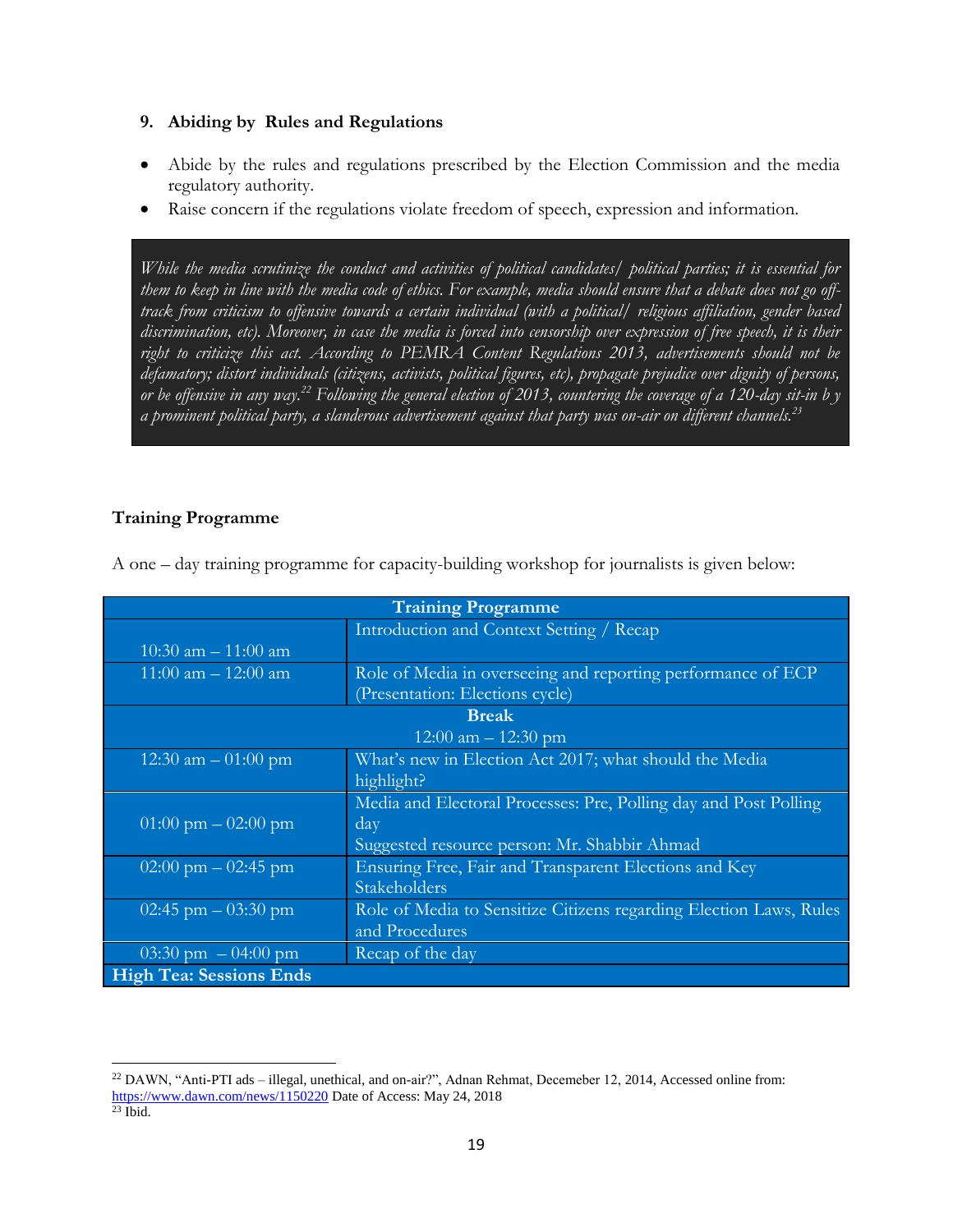# <span id="page-20-0"></span>**Detailed Activities**

The activities to be conducted in the aforementioned training programme are detailed below:

**Use an icebreaker to introduce the participants with one another.**

**NOTE: Maintain gender balance throughout training by ensuring participation of all female participants. Moreover, gender barriers should be countered by having integrated groups of men and women during activities.**

### <span id="page-20-1"></span>**Session 1: Media's role in efficient functioning of ECP**

**Time required:** 75 minutes

**Resources needed:** Handouts (Annexure I), brown sheets, markers, and multimedia

### **Method:**

### **Step– 1**

Participants are briefed about the Election Commission of Pakistan (ECP) and the duties allocated to it as defined in the Elections Act 2017 via presentation. (A copy of the Act to be distributed among the participants as a Handout)

### $Step - 2$

Handouts are distributed among the participants; they are divided into two groups and each group is assigned a theme:

- 1) Effective oversight of electoral process
- 2) Consensus building for democratic oversight

### $Step - 3$

Each group is asked to present an evaluation of the constitutional articles highlighted in the handout in relation to the assigned theme.

### $Step - 4$

A discussion is generated on what the media needs to highlight in order to sensitize citizens on the operation of the ECP.

### <span id="page-20-2"></span>**Session 2: What's new in Election Act 2017; what should the Media highlight?**

### **Time required:** 60 minutes

**Resources needed:** Multimedia (power – point presentation), handouts (Annexure II), flipchart, cards and markers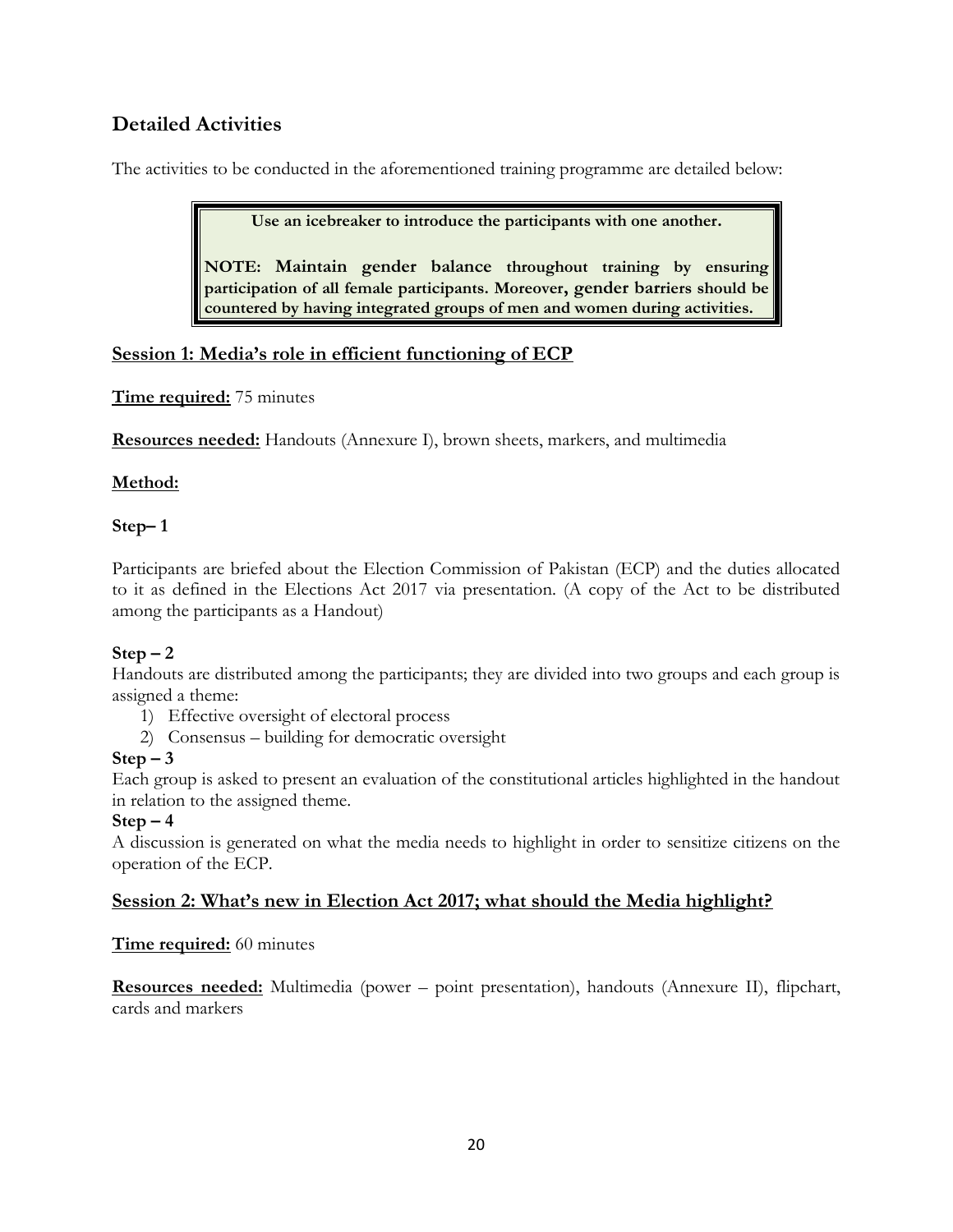### **Method:**

### $Step - 1$

Participants are briefed about key reforms and shortcomings of the new Election Act of 2017 via presentation. Handouts on the key reforms and shortcomings of the act are distributed among the participants.

### $Step - 2$

The facilitator divides the participants into two groups; each participant of the groups is asked to write on cards what needs to be highlighted by the media regarding the new additions in the Election Act of 2017;

Group 1: How to present key reforms of the Act on print and electronic media

Group 2: How to present shortcomings of the Act on print and electronic media

### $Step - 3$

The facilitator asks a volunteer to collect the cards from each participant and paste them on the board under key reforms and shortcomings, respectively. A discussion is generated on the role of media in propagating impartial and neutral information on key reforms and shortcomings.

### <span id="page-21-0"></span>**Session 3: Media and Electoral Processes: Pre, Polling and Post**

**Time required:** 60 minutes

**Resources needed:** Hand out, Brown sheets, markers

### **Method:**

### $Step - 1$

The facilitator briefs the participants about the electoral processes as defined in the Election Act and Rules 2017. Facilitator engages the participants in a brainstorming exercise to list down the activities in the Pre, Polling and Post election phases.

### $Step - 2$

The participants are then briefed about the significance of vote and why it needs to be an inclusive process and the role of media during the different phases (pre, polling and post) of elections. Facilitator highlights important aspects of inclusivity that need to be covered during elections. vvv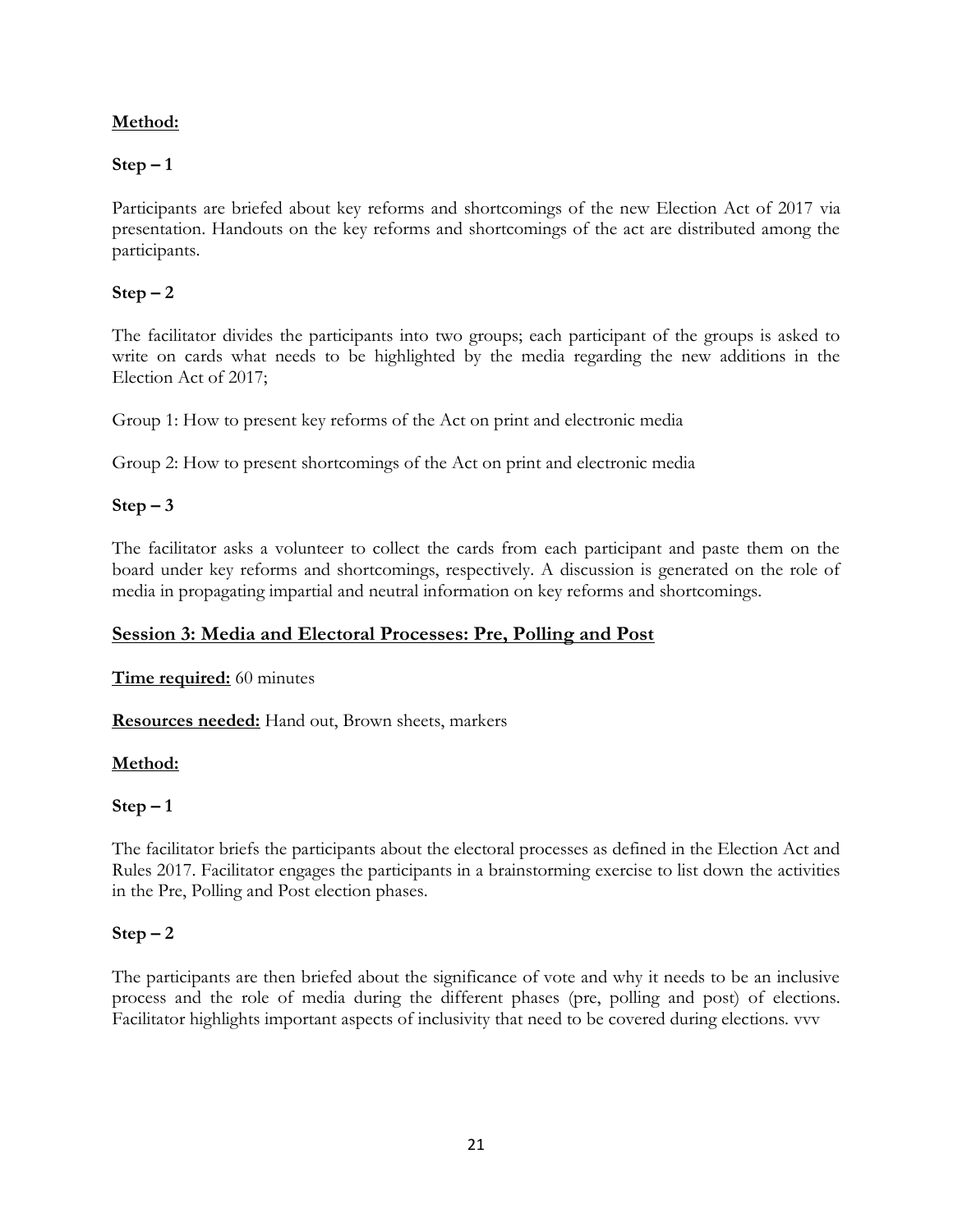

### $Step - 3$

Participants are divided into five groups; each group is assigned a topic from the aforementioned aspects and are to develop a script for live coverage of elections.

#### $Step - 4$

Each group perform a role – play act on their respective scripts; a feedback on each role – play act highlights;

- What was covered?
- $\checkmark$  What was skipped?
- $\checkmark$  What could be improved?

### <span id="page-22-0"></span>**Session 4: Ensuring Free, Fair and Transparent Elections via Key Stakeholders**

#### **Time required:** 45 minutes

**Resources needed:** Flipchart and markers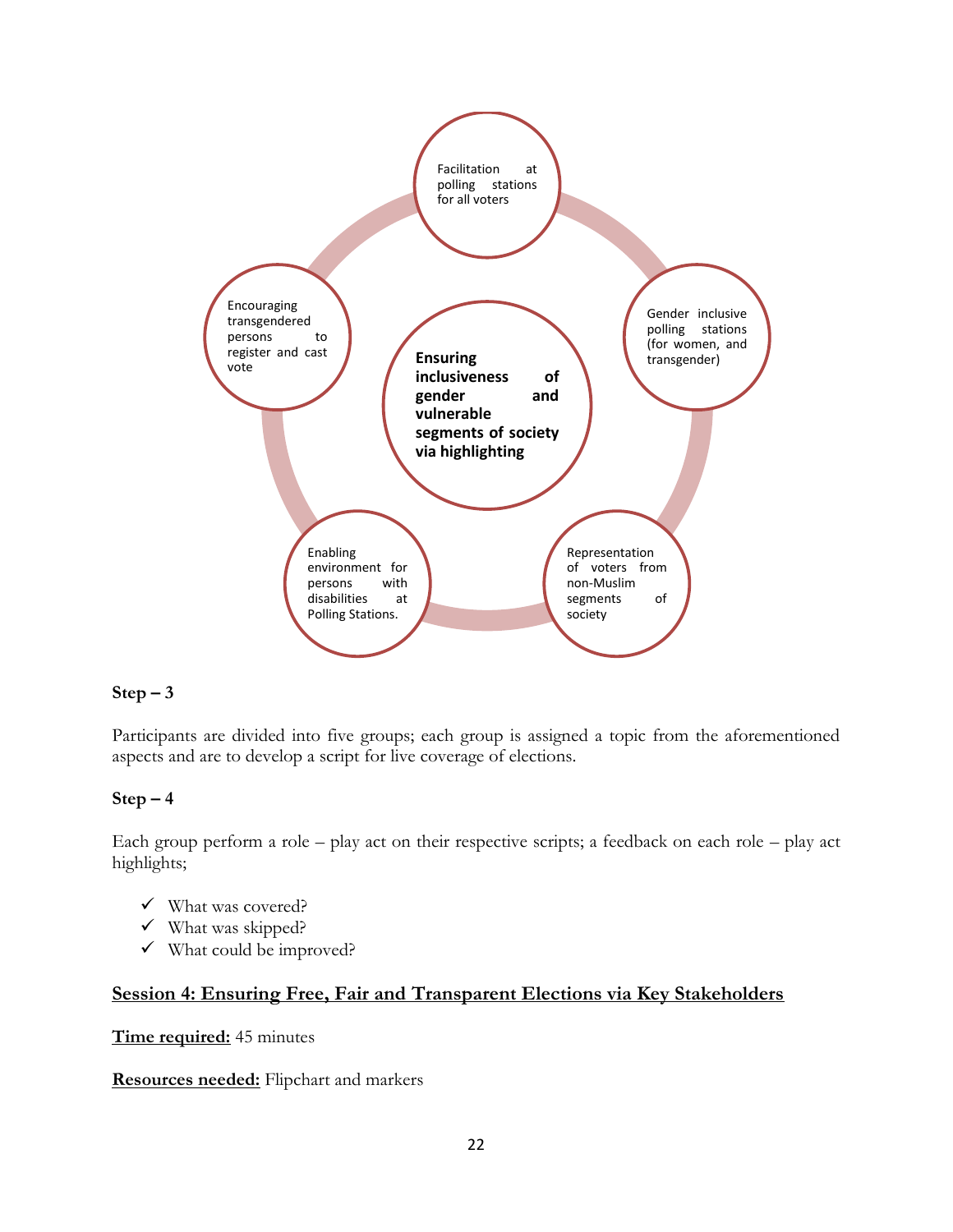### **Method:**

### **Step – 1**

Facilitator highlights the significance of networking with key stakeholders in order to ensure free, fair and transparent elections.

### $Step - 2$

Participants are engaged in a brainstorming activity in order to identify the key stakeholders;

- $\triangleright$  Election Commission and its functionaries
- Political Parties
- Voters (youth, women, persons with disabilities, transgendered persons, non-Muslim communities)
- $\triangleright$  Civil Society Organisations
- $\triangleright$  Media

### $Step - 3$

A discussion is generated on how the key stakeholders can be engaged by media to ensure free, fair and transparent elections.

### <span id="page-23-0"></span>**Session 5: Role of Media to Sensitize Citizens regarding Election**

#### <span id="page-23-1"></span>**Laws, Rules and Procedures**

**Time required:** 75 minutes  $(45' + 30')$ 

**Resources needed:** Flipchart, markers, 4 different daily newspapers, scissors, glue-stick, and brown sheets

### **Method:**

### **Step – 1**

The significant role of media in sensitizing citizens regarding the laws, rules and procedures of elections is highlighted by the facilitator.

### $Step - 2$

Participants are briefed on elements of reporting including;

- 1. Impartiality;
- 2. Fair Access;
- 3. Relevance;
- 4. Conduct of the Participating Political Parties and Candidates;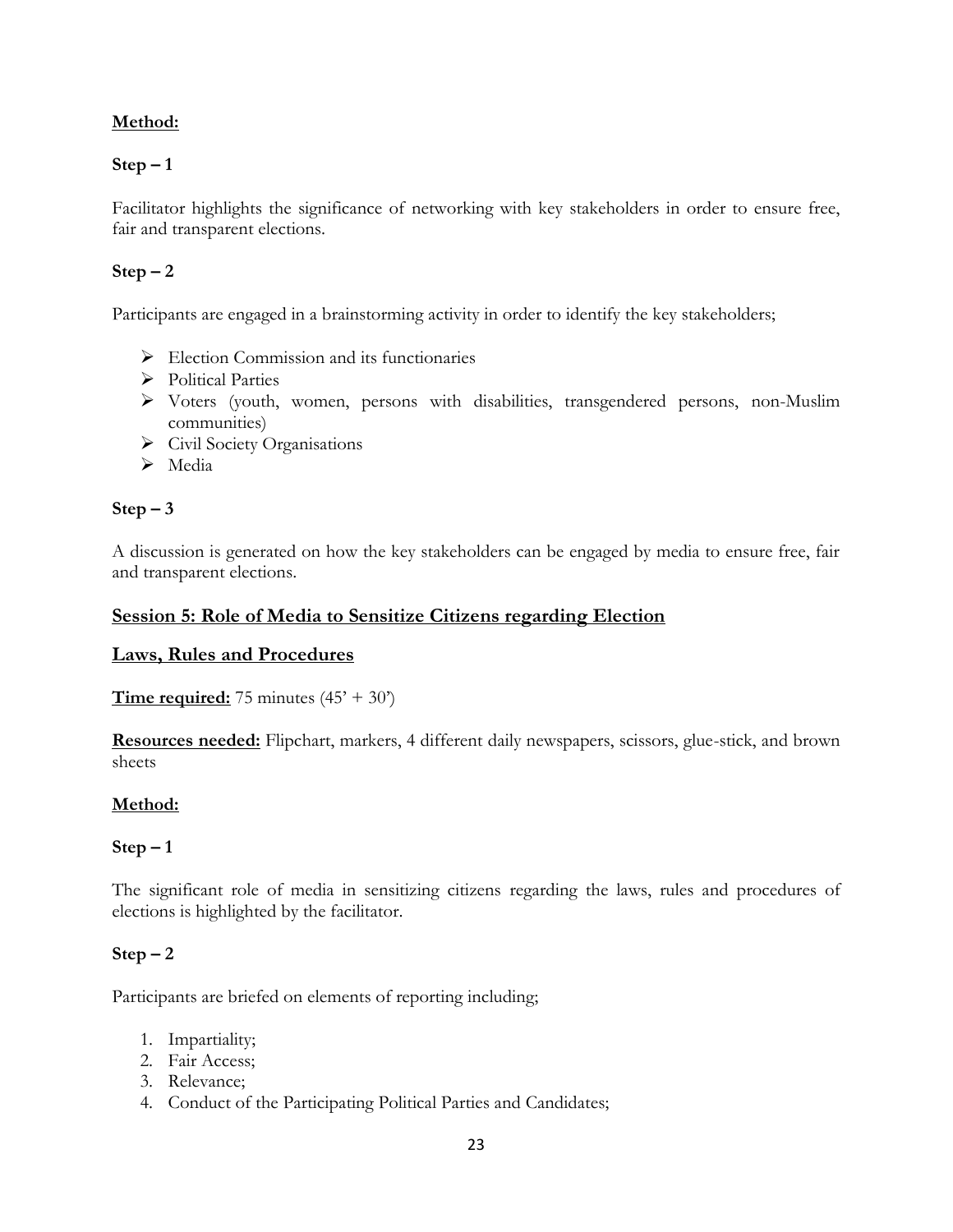- 5. Multiple Sources;
- 6. Monitoring Hate Speech;
- 7. Inclusiveness
- 8. Assisting the Voters;
- 9. Abiding by Rules and Regulations.

### $Step - 3$

Participants are divided into 4 groups; each group is asked to present points on applying the aforementioned elements of reporting when covering elections.

The following questions are displayed on the board for participants to examine and evaluate reporting of elections:

- $\checkmark$  Are all eligible citizens registered to vote?
- $\checkmark$  How will they register to the voters' list before deadline?
- $\checkmark$  Are the election policies and political party manifestos inclusive of women, transgendered persons, persons with disabilities, and non-Muslim communities?
- $\checkmark$  Are the political campaigns run for election with the aforementioned inclusivity?
- $\checkmark$  What is the status of security threats to political parties when holding public processions as part of their election campaign?
- $\checkmark$  Is the security of the polling stations a priority?
- $\checkmark$  What are the procedures of guarding ballots to ensure no rigging?

### $Step - 4$

Each group present their points and the facilitator gives a feedback on the presentations at the end of the session.

#### **Creating a Collage (30 Minutes)**

- *Divide the participants into 2 groups; each group is given 4 different daily newspaper covering the same event (regarding election).*
- *The groups are to create a news story collage (in one column on brown sheets) with the;*
	- *Most appropriate headline*
	- *Relevant parts of story from all 4 newspapers*
	- *Relevant image added with the story*
- *In the second column of the brown sheets, the groups mention:*
	- *Similarities in all 4 news stories*
	- *Irrelevant elements that are incorporated*
	- *Relevant elements that are missing*
- *A discussion is generated on how the collages present understandable, descriptive, and credible stories.*

**Conclude the training with a recap of the ideas highlighted by participants throughout the workshop.**